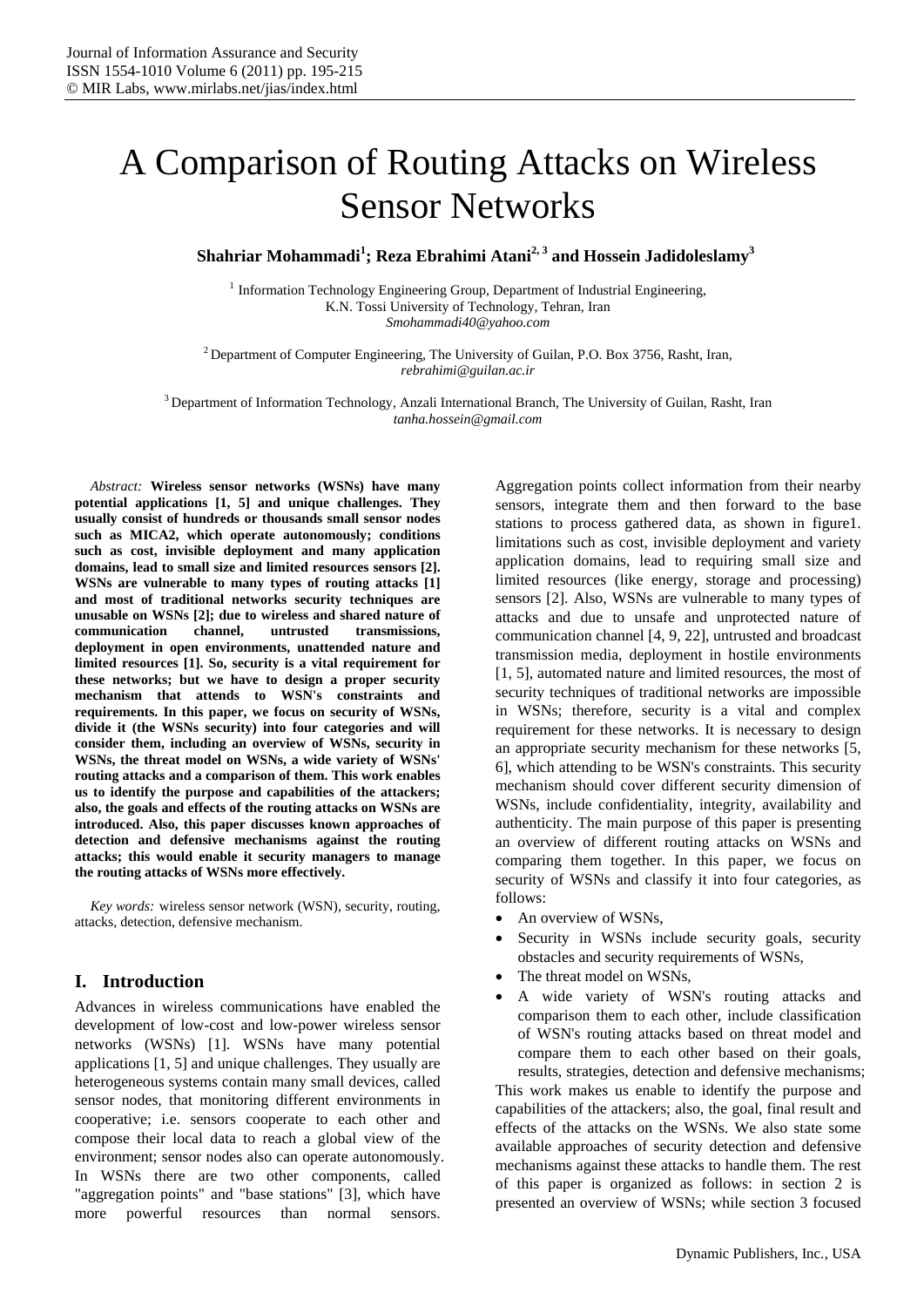on security in WSNs and presents a diagram about it; section 4 considers the threat model in WSNs; section 5 includes definitions, strategies and effects of routing attacks on WSNs; in section 6 is considered WSNs' routing attacks, their goals, effects, possible detection and defensive mechanisms, and extracts their different features, then classifies the routing attacks based on extracted features and compares them to each other; and finally, in section 7, we present our conclusion.



**Figure1.** WSN's architecture

# **II. Overview of WSNs**

In this section, we present an outline of different dimensions of WSNs, such as definition, characteristics, applications, constraints and challenges; as presented in following subsections (subsection 2.1, 2.2, 2.3 and 2.4)

#### *A. Definition and suppositions of WSNs*

A WSN is a heterogeneous system consists of hundreds or thousands low-cost and low-power tiny sensors to monitoring and gathering information from deployment environment in real-time [6, 7, 8]. Common functions of WSNs are including broadcast and multicast, routing, forwarding and route maintenance. The sensor's components are: sensor unit, processing unit, storage/memory unit, power supply unit and wireless radio transceiver; these units are communicating to each other, as shown in following figure (figure2). The existing components on WSN's architecture are including sensor nodes (motes or field devices that are sensing data), network manager, security manager, aggregation points, base stations (access point or gateway) and user/human interface. Besides, there are two approaches in WSN's communication models containing hierarchical WSN versus distributed [6] and homogeneous WSN versus heterogeneous [6]. Some of common suppositions of these networks are:

- Insecure radio links [8, 9, 10],
- Packet injection and replay [8, 9],
- Non tamper resistant [10],
- Many normal sensor nodes (high-density) and low malicious nodes,
- Powerful attackers (laptop-class) [10, 20].



*B. WSNs characteristics and weakness* 

Most important characteristics of WSNs are including:

- Constant or mobile sensors (mobility),
- Sensor limited resources [4, 18] (limited range radio communication, energy, computational capabilities  $[4]$ ),
- Low reliability, wireless communication [4],
- Immunity,
- Dynamic/unpredictable WSN's topology and selforganization [4, 21],
- Ad-hoc based networks [8, 19],
- Hop-by-hop communication (multi-hop routing) [11, 12, 21],
- Non-central management,
- Autonomously, infrastructure-less [8],
- Open/hostile-environment nature [8, 10],
- High density;

#### *C. WSN's applications*

In general, there are two kinds of applications for WSNs including, monitoring and tracking [8]; therefore, some of most common applications of these networks are: military, medical, environmental monitoring [2, 6, 8], industrial, infrastructure protection [2, 8], disaster detection and recovery, agriculture, intelligent buildings, law enforcement, transportation and space discovery (as shown in figure3: a and b).

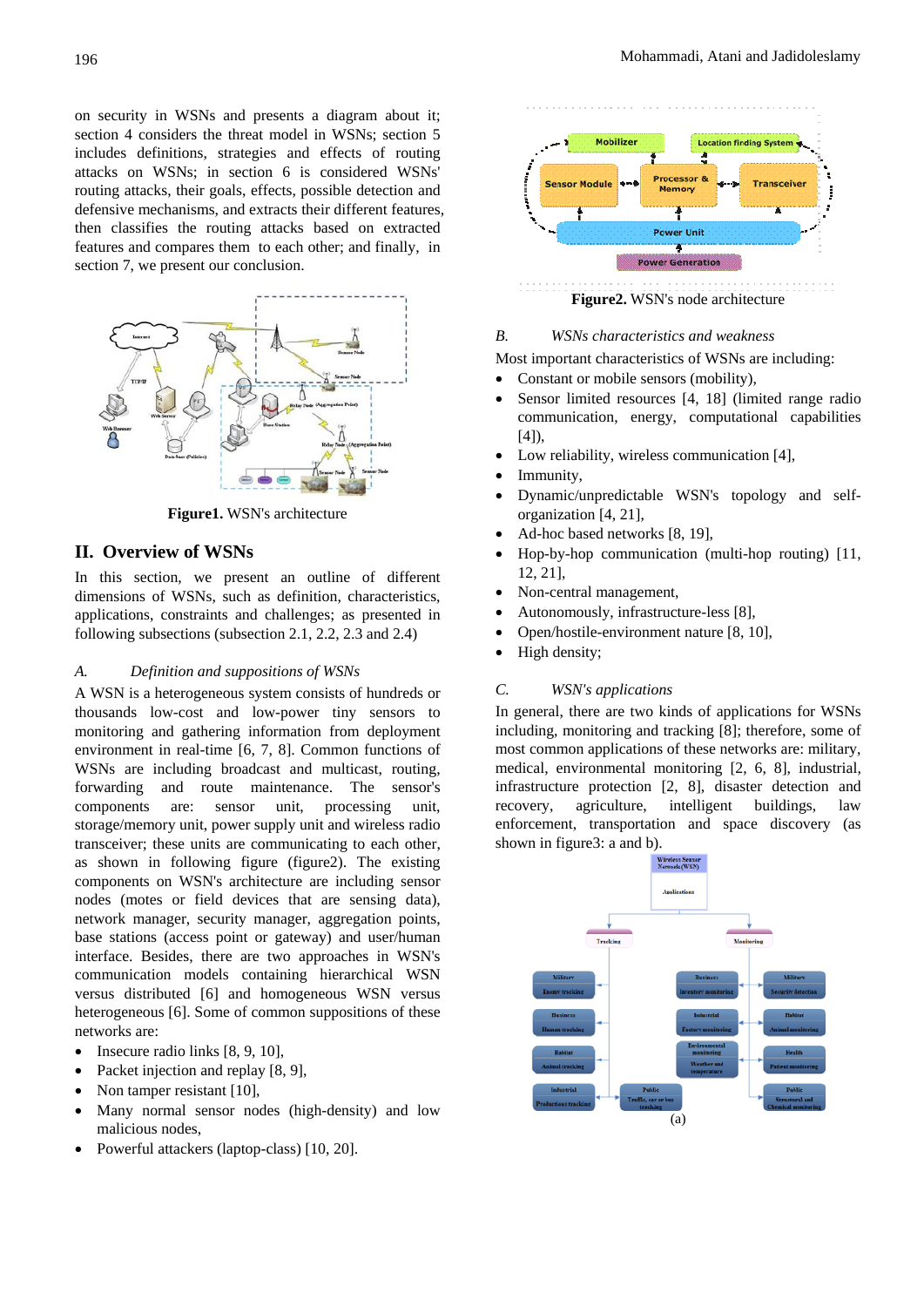

**Figure3.** WSN's applications

#### *D. Vulnerabilities and challenges of WSNs*

WSNs are vulnerable to many kinds of attacks; some of most important reasons are including:

- Theft (reengineering, compromising and replicating),
- Limited capabilities [13, 14] (DoS attacks risks, constraint in using encryption),
- Random deployment (hard pre-configuration) [13, 22],
- Unattended nature [13, 19, 21, 22];

In continue this section states most common challenges and constraints in WSNs; include:

- Deployment on open/dynamic/hostile environments [19, 20, 22] (physical access, capture and node destruction);
- Insider attacks;
- Inapplicable/unusable traditional security techniques [2, 14, 22] (due to limited devices/resources, deploying in open environments and interaction with physical environment);
- Ad-hoc based deployment [19, 20] (dynamic structure and topology, self-organization);
- Resource scarcity/hungry [4, 17, 22] (low and expensive communication/computation/processing resources);
- Immense/large scale (high density, scalable security mechanism requirement);
- Unreliable communication [4, 22] (connectionless packet-based routing  $\Rightarrow$  unreliable transfer, channel broadcast nature  $\Rightarrow$  conflicts, multi-hop routing and network congestion and node processing  $\Rightarrow$  Latency);
- Unattended operation [9, 20] (Exposure of physical attacks, managed remotely, no central management point);
- Redesigning security architectures (distributed and self-organized);
- Increased attacks' risks and vulnerabilities [22], new attacks, increased tiny/embedded devices, multihopping routing (selfish) [21];
- Devices with limited capabilities [15, 16], pervasiveness (privacy worries), wireless (medium) [4, 13, 22] and mobility;

# **III.Security in WSNs**

At the moment, intrusion techniques in WSNs are growth; also there are many methods to disrupt these networks. In WSNs, data accuracy and network health are necessary; because these networks usually use on confidential and sensitive environments. There are three security key points on WSNs, including system (integrity, availability), source (authentication, authorization) and data (integrity, confidentiality). Necessities of security in WSNs are:

- Correctness of network functionality;
- Unusable typical networks protocols [2, 19];
- Limited resources [22, 24];
- Untrusted nodes [19, 20];
- Requiring trusted center for key management [19],
	- Authenticating nodes to each other [25];
	- Preventing from existing attacks and selfishness [24, 26];
	- Extending collaboration;

#### *A. Why security in WSNs?*

Security in WSNs is an important, critical issue, necessary and vital requirement, due to:

- WSNs are vulnerable against security attacks [22, 23] (broadcast and wireless nature of transmission medium);
- Nodes deploy on hostile environments [19, 20, 22] (unsafe physically);
- Unattended nature of WSNs [9, 20];

#### *B. Security issues*

This section states the most important discussions on WSNs; it is including:

- Key establishment,
- Secrecy.
- Authentication.
- Privacy,
- Robustness to DoS attacks,
- Secure routing, node capture [13, 19];

#### *C. Security services*

There are many security services on WSNs; but some of their common are including encryption and data link layer authentication [17, 19, 20, 24], multi-path routing [19, 21, 24, 25], identity verification, bidirectional link verification [19, 21, 25] and authenticated broadcasts.

#### *D. Security protocols*

This section presents the most common security protocols of WSNs, containing:

- SNEP: Secure network encryption protocol (secure channels for confidentiality, integrity by using authentication, freshness);
- µTESLA [6, 19] (Micro timed, efficient, streaming, loss-tolerant authentication protocol, authentication by using asymmetric authenticated broadcast);
- SPIN (Sensor protocols for information via negotiation): The idea behind SPIN is to name the data using high-level descriptors or meta-data. Before transmission, metadata are exchanged among sensors via a data advertisement mechanism, which is the key feature of SPIN. Each node upon receiving new data,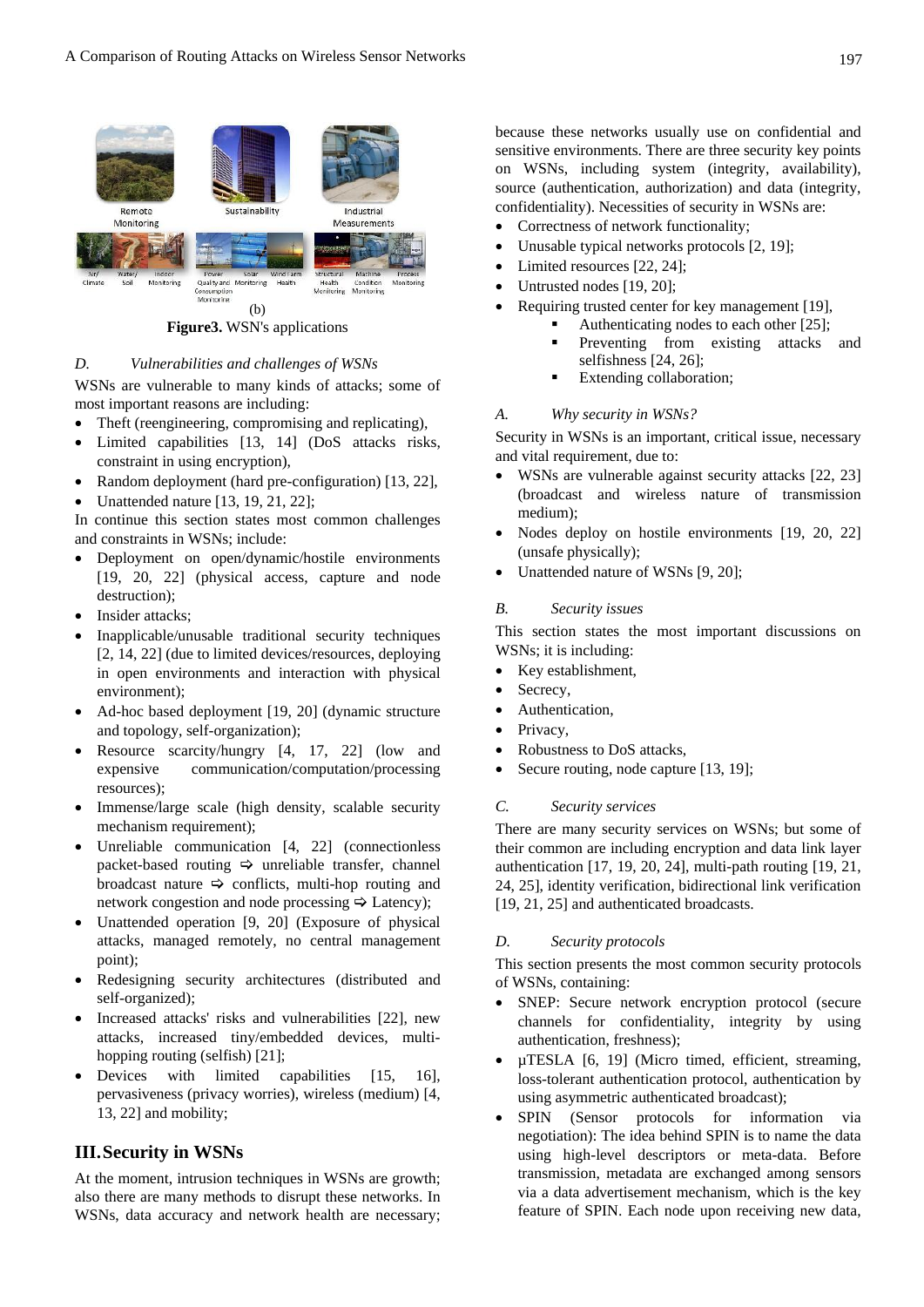advertises it to its neighbors and interested neighbors, i.e. those who do not have the data, retrieve the data by sending a request message. There is no standard metadata format and it is assumed to be application specific. There are three messages defined in SPIN to exchange data between nodes, include: ADV message to allow a sensor to advertise a particular meta-data, REQ message to request the specific data and DATA message that carry the actual data [11, 21];

• Broadcasts of end-to-end encrypted packets [24, 25] (authentication, integrity, confidentiality, replay);

As figure4 shows, the most important dimensions of security in WSNs are including security goals, obstacles, constraints, security threats, security mechanisms and security classes; however, this paper considers only star spangled parts/blocks to classify and compare WSNs' routing attacks based on them; i.e. security threats (including availability, authenticity, integrity and confidentiality) and security classes (containing interruption, interception, modification and fabrication); as shown in table3.



**Figure4.** Security in WSNs

# **IV.Threat model in WSNs**

There are many classes of WSNs' attacks based on nature and goals of attacks or attackers; but, in this section we present and compare their most important classes (called threat model of WSNs); as presented in following subsections (subsection 4.1, 4.2, 4.3 and 4.4).

#### *E. Attacks based on damage/access level*

In this subsection is presented the classifications of WSNs' routing attacks based on their damage level or attacker's access level, including:

*1) Active attacker:* These kinds of attacker do operations, such as:

- Injecting faulty data into the WSN;
- Impersonating [2, 8];
- Packet modification [19];
- Unauthorized access, monitor, eavesdrop and modify resources and data stream;
- Creating hole in security protocols [20];
- Overloading the WSN;

Some of most goals and effects of these attacks are:

- The WSN functionality disruption;
- The WSN performance degradation;
- Sensor nodes destruction;
- Data alteration:
- Inability in use the WSN's services;
- Obstructing the operations or to cut off certain nodes from their neighbors;

*2) Passive attacker:* passive attacker may do following functions:

- Attacker is similar to a normal node and gathers information from the WSN;
- Monitoring and eavesdropping [2, 20] from communication channel by unauthorized attackers;
- Naturally against privacy;
- The goals and effects of this kind of attacker include:
- Eavesdropping, gathering and stealing information;
- Compromised privacy and confidentiality requirements;
- Storing energy by selfish node and to avoid from cooperation;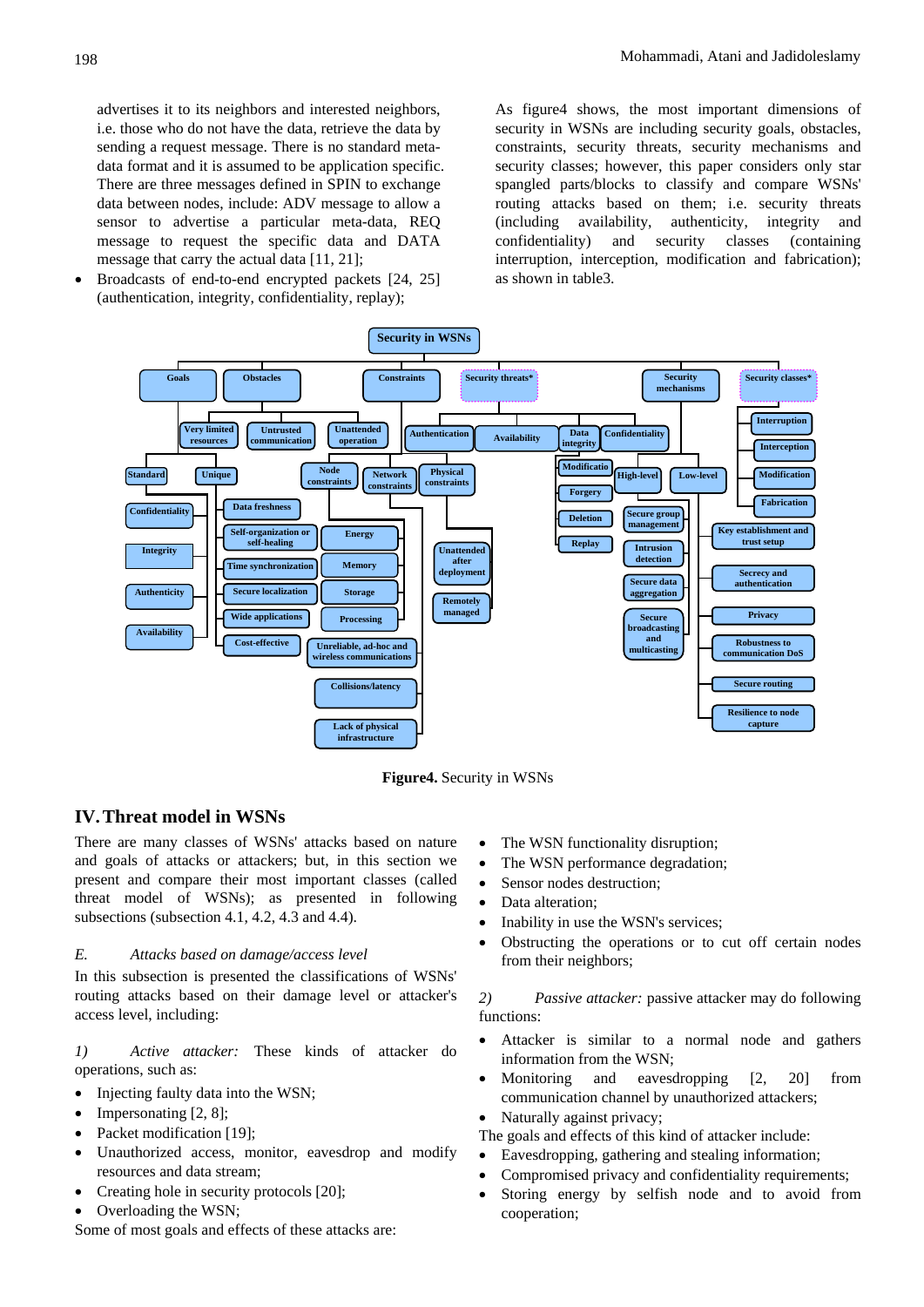- The WSN functionality degradation;
- Network partition by non-cooperate in operations;

#### *F. Attacks based on attacker location*

Attacker can be deployed inside or outside the WSN; if the attacker be into the WSN's range, called insider (internal), and if the attacker is deployed out of the WSN's range, called outsider (external). This subsection presented and classified the WSNs' routing attacks based on attackers' location, including:

*1) External attacker (outsider):* some of the most common features of this type of attacks are:

- External to the network [2, 19] (from out of the WSN range);
- Device: Mote/Laptop class;
- Committed by illegally parties [2, 7];

Initiating attacks without even being authenticated; Some of common effects of these attacks are including:

- Jamming the entire communication of the WSN;
- WSN's resources consumption;
- Triggering DoS attacks;

*2) Internal attacker (insider):* the meaning of insider attacker is:

- Main challenge in WSNs;
- Sourced from inside of the WSN and access to all other nodes within its range [2, 5, 7];
- Authorized node in the WSN is malicious/compromised;
- Executing malicious data or use of cryptography contents of the legitimate nodes [19, 20];
- Legitimate entity (authenticated) compromising a number of WSN's nodes;

Some of most important goals of these attacks type are:

- Access to cryptography keys or other WSN codes;
- Revealing secret keys;
- A high threat to the functional efficiency of the whole collective;
- Partial/total degradation/disruption;

# *G. Attacks based on attacking devices*

Attackers can use different types of devices to attack to the WSNs; these devices have different power, radio antenna and other capabilities. There are two common categories of them, including:

*1) Mote-class attacker:* mote-class attacker is every one that using devices similar to common sensor nodes; this means,

- Occurring from inside the WSN;
- Using WSN's nodes (compromised sensor nodes) or access to similar nodes/motes (which have similar functionality as the WSN's nodes) [7, 8];
- Executing malicious codes/programs;

Mote-class attacker has many goals, such as:

- Jamming radio link;
- Stealing and access to cryptography keys;

*2) Laptop-class attacker:* laptop-class attacker is every one that using more powerful devices than common sensor nodes, including:

- Main challenge in WSNs;
- Using more powerful devices by attacker, thus access to high bandwidth and low-latency communication channel;
- Traffic injection [2];
- Passive eavesdrop [19] on the entire WSN by a single laptop-class device;
- Replacing legitimate nodes;

Laptop-class attackers have many effects on WSNs, for example:

- Launching more serious attacks and then lead to more serious damage;
- Jamming radio links on the WSN entirely (by using more powerful transmitter);
- Access to high bandwidth and low-latency communication channel;

#### *H. Attacks based on function (operation)*

Routing attacks in WSNs have been classified into three types, based on their main functionality; this subsection presented them, include:

- *1) Secrecy:* its definition and techniques are:
- Operating stealthy on the communication channel;
- Eavesdropping [4, 20];
- Packet replay, spoofing or modification;
- Injecting false data into the WSN [5, 6];
- Cryptography standard techniques can prevent from these attacks<sup>.</sup>

Goals and effects of this kind of attacks are:

- Passive eavesdrop;
- Packet replication, spoofing or modification;

*2) Availability:* this class of attacks known as Denial of Services (DoS) attacks; which leads to WSNs' unavailability, degrade the WSNs' performance or broken it. Some of the most common goals and effects of this attacks' category are including:

- Performance degradation;
- The WSN's services destruction/disruption;
- The WSN useless/unavailable;

*3) Stealthy:* These kinds of attacks are operating stealthy on the communication channel; such as:

- Eavesdropping  $[2, 8, 20]$ ;
- False data injection into the WSN;
- The most important effects of these attacks are including:
- Partial/entire degradation/disruption the WSN's services and functionality;

| Attack    | <b>Types</b> | Damage   Ease of   |                      | Attacker                 |
|-----------|--------------|--------------------|----------------------|--------------------------|
| category/ |              | level <sup>1</sup> | identify $^2$ $\mid$ | $p$ resence <sup>3</sup> |

<sup>1</sup> damage level: high (serious or more damage than other type) and low (limitary);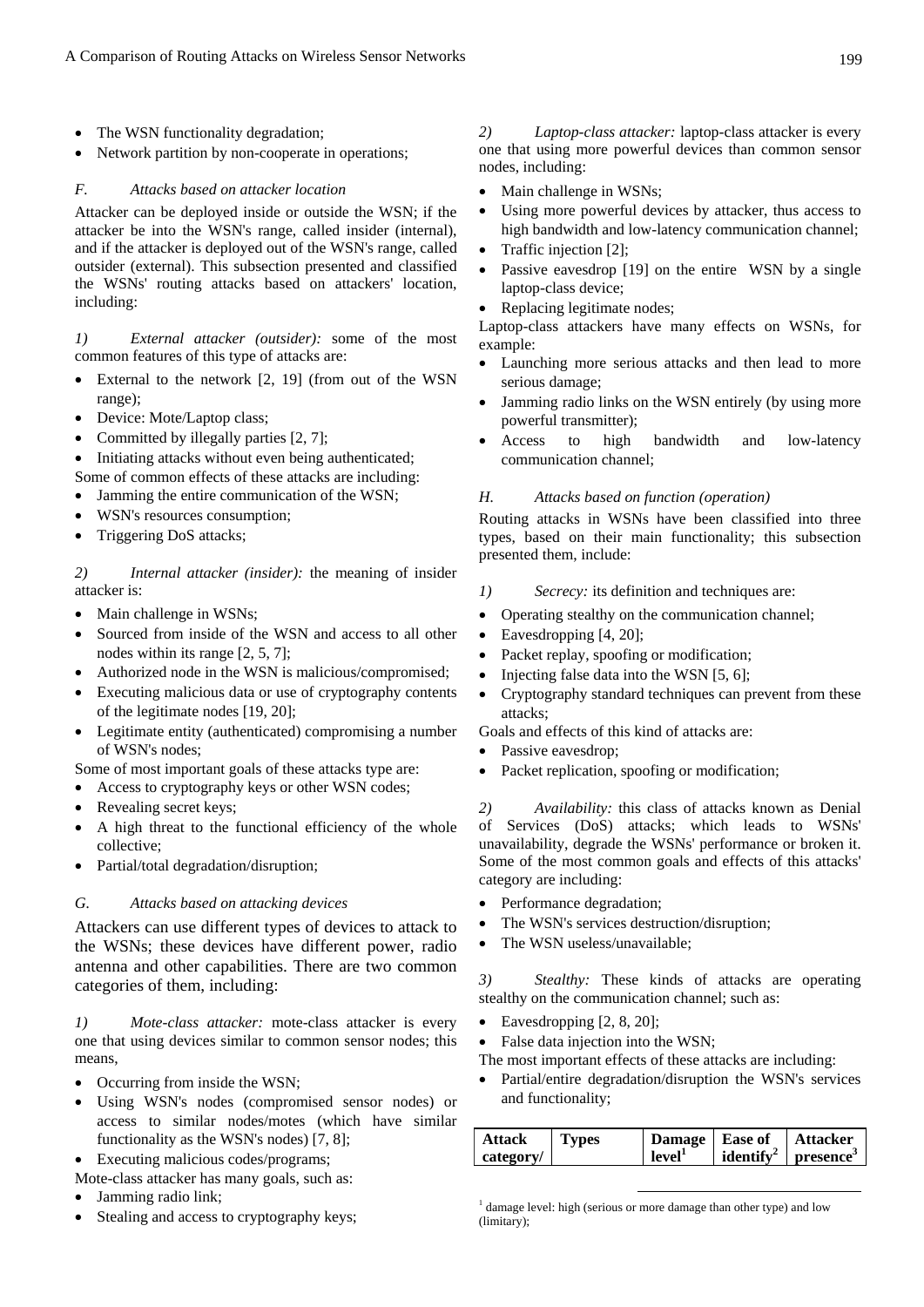| features             |                                      |      |        |          |
|----------------------|--------------------------------------|------|--------|----------|
| Based on             | Active<br>attacker                   | High | Easy   | Explicit |
| damage<br>level      | Passive<br>attacker                  | Low  | Hard   | Implicit |
| Based on             | External<br>(outsider)               | Low  | Medium |          |
| attacker<br>location | Internal<br>(insider)                | High | Hard   | Implicit |
| Based on             | Mote-class<br>attacker               | Low  | Hard   | Implicit |
| attacking<br>devices | Laptop-<br>class<br>High<br>attacker |      | Easy   | Explicit |
| Based on             | Secrecy                              | High | Hard   | Implicit |
| attack               | Availability                         | High | Hard   | Both     |
| function             | Stealthy                             | High | Hard   | Implicit |

*Table1*. Threat model of WSNs

As shown in table1, damage level of routing attacks on WSNs can be high (serious effect on the WSN) or low (limited effect on the WSN); besides, the attackers identification can be easy (possible), medium or hard (impossible), depending on that kind of attack; also the attackers' presence or attacks' effects can be explicit (serious damage) or implicit (for example, eavesdropping).

# **V. Definitions, strategies and effects of routing attacks on WSNs**

WSNs are designed in layered form; this layered architecture makes these networks susceptible and lead to damage against many kinds of attacks. For each layer, there are some attacks and defensive mechanisms. Thus, WSNs are vulnerable against different routing attacks, such as DoS attacks, traffic analysis, privacy violation, sinkhole and other attacks to routing protocols [2, 19]; since in the WSNs, sensor nodes collaborate to each other for routing; the collaboration between sensors is susceptible to routing attacks. Attackers can gain access to routing paths and redirect the traffic, or propagate or broadcast false routing information into the WSNs, or launch DoS attacks against routing. In table2 is presented the definitions of routing attacks on WSNs, and then it classified and compared them to each others based on their strategies and effects.

 $\overline{a}$ 

 $2$  ease of identify attackers: easy (possible), medium (depending on attack type) and hard (impossible or not as easy to prevent as other ones); <sup>3</sup> attacker presence or attack's effect: explicit (more powerful attacker, then more serious damage/harm) and implicit;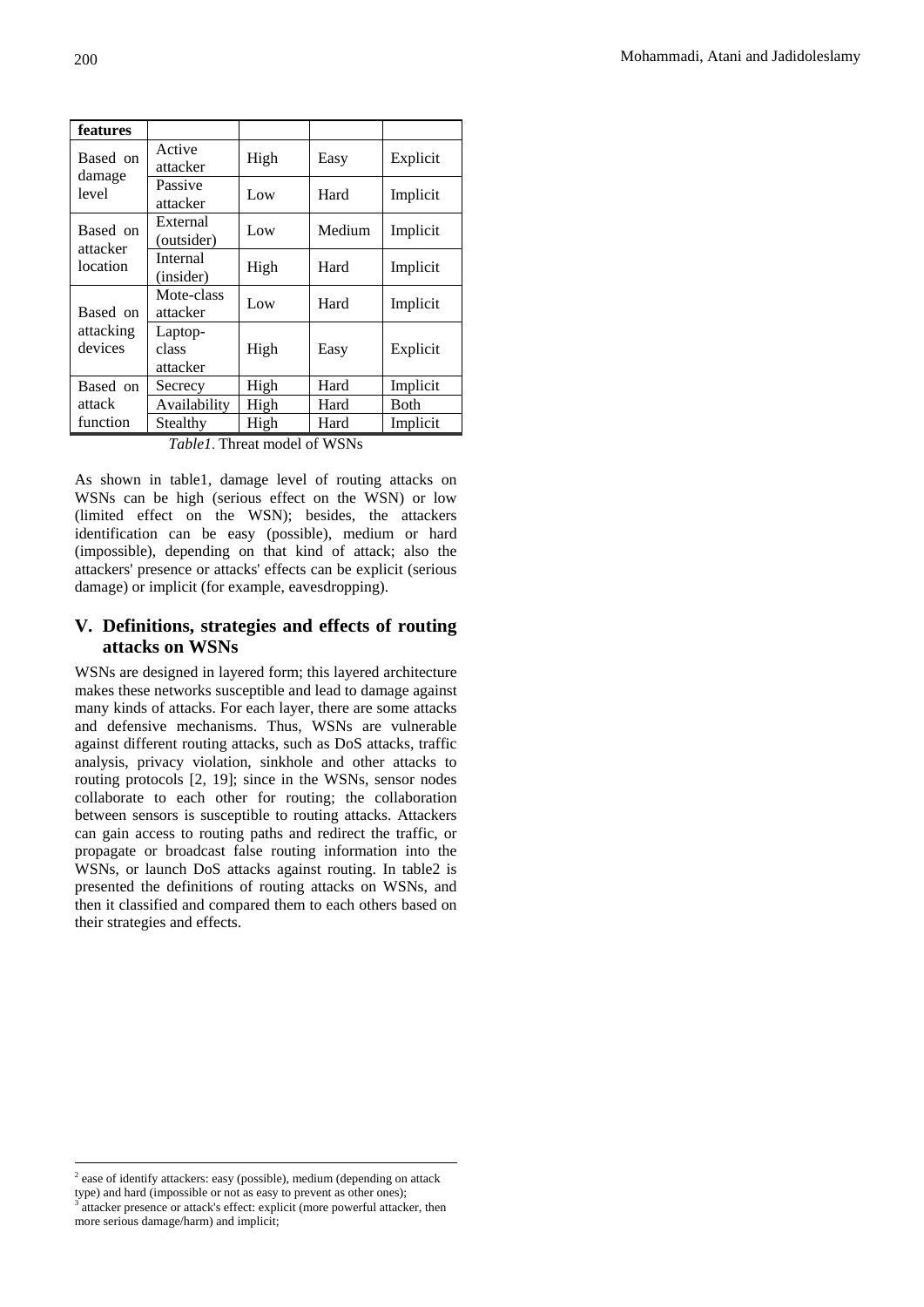| Attacks/criteria                     | <b>Attack definition</b>                                                                                                                                                                                                                                                                          | <b>Attack techniques</b>                                                                                                                                                                                                                                                                                                                                                                                                                                                                                                              | <b>Attack effects</b>                                                                                                                                                                                                                                                                                                    |
|--------------------------------------|---------------------------------------------------------------------------------------------------------------------------------------------------------------------------------------------------------------------------------------------------------------------------------------------------|---------------------------------------------------------------------------------------------------------------------------------------------------------------------------------------------------------------------------------------------------------------------------------------------------------------------------------------------------------------------------------------------------------------------------------------------------------------------------------------------------------------------------------------|--------------------------------------------------------------------------------------------------------------------------------------------------------------------------------------------------------------------------------------------------------------------------------------------------------------------------|
| Homing                               | • Regular traffic monitoring<br>and analyzing the messages<br>transferred, communication<br>patterns and sensor nodes<br>activities $\Rightarrow$ identifying and<br>locate critical resources that<br>provide<br>critical/vital<br>services to the WSN $\Rightarrow$<br>launching active attack; | • Regular monitoring and traffic<br>analysis, include rate<br>monitoring attack and time<br>correlation attack;<br>• Plug into the wireless channel<br>within the sender's<br>transmission range;<br>· Using powerful resources or<br>strong devices;                                                                                                                                                                                                                                                                                 | • Identifying, locate and destroy<br>critical resources;<br>• Extracting the sensitive<br>network information;<br>• Launching active attacks<br>(wormhole, blackhole,<br>sinkhole);<br>· Threaten data confidentiality<br>and privacy;                                                                                   |
| Neglect<br>and<br>greed <sup>4</sup> | • Malicious node drop<br>incoming packets, randomly<br>or arbitrarily (neglectful<br>node);<br>• Malicious node gives<br>undue priority to its own<br>messages (greedy node);                                                                                                                     | • Selective forwarding and<br>blackhole attacks techniques;<br>• Misusing from routing<br>protocols;                                                                                                                                                                                                                                                                                                                                                                                                                                  | • Consistently degrade or block<br>traffic;<br>· Packet drop/losses;<br>• Influencing/limiting the WSN<br>traffic;<br>· Low reliability;                                                                                                                                                                                 |
| Rushing                              | • Quick broadcast the false<br>advertisings of route request<br>through the WSN [16];<br>• An attacker exploits<br>duplicate suppression in<br>broadcasts to suppress<br>legitimate packets by<br>quickly forwarding its own<br>packets;                                                          | • Forwarding route requests<br>more quickly than any normal<br>nodes $[16]$ ;<br>· Use of duplicate suppression<br>in routing protocols [16];<br>• Sending forged or modified<br>route requests to the entire<br>WSN;<br>• Keeping the network interface<br>transmission queues of nearby<br>nodes full;<br>• Employing a wormhole;<br>• Misusing from properties of<br>all on-demand protocols;<br>• Forwarding request without<br>checking signature;<br>• Use of a longer transmission<br>range;<br>· Ignoring MAC layer's delays; | · Discarding correct requests;<br>• Launch other attacks such as<br>blackhole or wormhole;<br>· Partition the network;<br>• Unable to discover any<br>usable/useful routes;<br>· Provide a significant latency<br>advantage;<br>• Strengthening the attackers'<br>position;<br>· Forming/establish a wormhole<br>tunnel; |
| Gratuitous detour<br>attack          | • Making a route through<br>attacker<br>appear<br>longer<br>where a shorter route exists<br>and would otherwise be<br>used, by adding<br>virtual<br>nodes to the route;                                                                                                                           | • Routing information<br>modification or replication or<br>injection (unauthenticated<br>injection);<br>• Faking routing information;<br>• Discard/ignore routing<br>information;<br>· Misdirection (traffic direction<br>to wrong path);                                                                                                                                                                                                                                                                                             | • Non-cooperation between<br>nodes;<br>· Resources exhaustion;<br>• Routing loops;<br>• Routing inconsistencies;<br>• Traffic attraction/repel;<br>• Network partition;<br>· Misdirection;<br>• Extend or shorten source<br>routes:<br>· Low reliability;                                                                |
| Node<br>malfunction                  | • Inaccurate data generation<br>$[4]$ ;                                                                                                                                                                                                                                                           | · Malicious data injection;                                                                                                                                                                                                                                                                                                                                                                                                                                                                                                           | • Integrity destruction;<br>• Degradation the WSN<br>efficiency;<br>• Taking over the WSN;<br>· Resources exhaustion;                                                                                                                                                                                                    |
| <b>HELLO</b> flood                   | • Bombing/flooding whole                                                                                                                                                                                                                                                                          | • Luring sensors;                                                                                                                                                                                                                                                                                                                                                                                                                                                                                                                     | • Disrupt topology construction;                                                                                                                                                                                                                                                                                         |

 4 We can classify this attack based on attack nature (include selective forwarding or blackhole) and based on complexity (contain neglectful mode and greedy mode attack);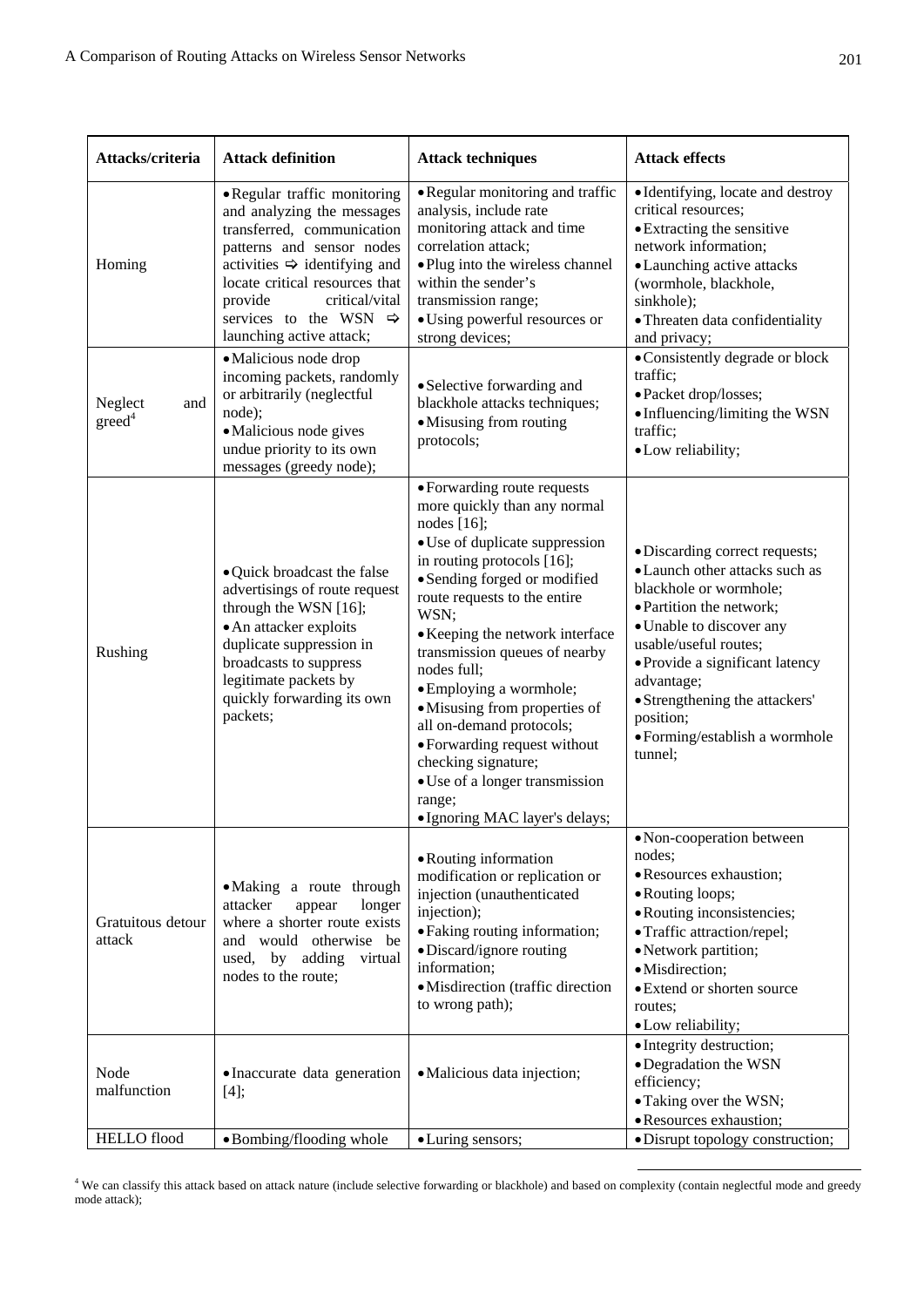|                                                                           | network with routing<br>protocol's HELLO packets<br>[9] (with more energy [4,<br>7]), that announcing false<br>neighbor status using<br>powerful radio transmitter<br>[10];                                                                                                                                                                                                                                                                                           | · Broadcast high power HELLO<br>message to legitimate nodes<br>$[4]$ ;<br>· Forged/false advertising high<br>quality route to sink [10];                                                                                                                                                                                                                                                                                           | • Network and routing<br>confusion/destruction;<br>• Exhausting nodes' energy;<br>• Decrease efficiency and<br>cooperation;<br>• Increase the WSN latency;                                                                                                                                                                                                                                                                 |
|---------------------------------------------------------------------------|-----------------------------------------------------------------------------------------------------------------------------------------------------------------------------------------------------------------------------------------------------------------------------------------------------------------------------------------------------------------------------------------------------------------------------------------------------------------------|------------------------------------------------------------------------------------------------------------------------------------------------------------------------------------------------------------------------------------------------------------------------------------------------------------------------------------------------------------------------------------------------------------------------------------|----------------------------------------------------------------------------------------------------------------------------------------------------------------------------------------------------------------------------------------------------------------------------------------------------------------------------------------------------------------------------------------------------------------------------|
| Flooding attack <sup>5</sup><br>packet<br><b>or</b><br>replication attack | • Flooding on application<br>layer: exhausting the<br>resources of sensors [21];<br>• Flooding on routing layer:<br>a node generates and<br>propagates numerous route<br>requests;                                                                                                                                                                                                                                                                                    | · Simple broadcast flooding;<br>• Simple target flooding;<br>· False identity broadcast<br>flooding;<br>• False identity target flooding;<br>• Enforcing additional<br>processing to nodes;<br>• Compromised routing<br>information;                                                                                                                                                                                               | • Resource exhaustion;<br>• Reducing WSN's availability;<br>· Blowing up the traffic statistics<br>of the WSN or a certain node<br>and lead to considerable damage<br>costs;                                                                                                                                                                                                                                               |
| Sinkhole                                                                  | • A special selective<br>forwarding attack;<br>• More complex than<br>blackhole attack;<br>• Attracting [4, 9] or draw<br>the all possible network<br>traffic to a compromised<br>node by placing a malicious<br>node closer to the base<br>station [12] and enabling<br>selective forwarding;<br>• Centralizing traffic into<br>the malicious node [18];<br>• Possible designing another<br>attack during this attack;<br>• Sinkhole detection is very<br>hard $6$ ; | • Luring [2] or compromising<br>nodes $[10]$ ;<br>• Tamper with application data<br>along the packet flow path<br>(selective forwarding);<br>• Receiving traffic and altering<br>or fabricating information [12];<br>• Identity spoofing for a short<br>time;<br>• Using the communication<br>pattern;<br>• Creating a large sphere of<br>influence;<br>• Based on used routing<br>protocol: MintRoute or<br>MultiHopLQI protocol; | • Luring and to attract almost all<br>the traffic;<br>• Triggering other attacks, such<br>as eavesdropping, trivial<br>selective forwarding, blackhole<br>and wormhole;<br>• Usurp the base station's<br>position;<br>· Message modification;<br>· Information fabrication and<br>packet dropping;<br>• Suppressed messages in a<br>certain area;<br>• Routing information<br>modification/fake;<br>• Resource exhaustion; |
| Blackhole                                                                 | • A form of selective<br>forwarding attack;<br>• A kind of Denial of<br>Service (DoS) attack that<br>the attacker swallows all the<br>received messages;<br>• Drop all incoming packets<br>$[14, 17]$ ;                                                                                                                                                                                                                                                               | • Dropping all incoming<br>packets from<br>neighboring/children nodes<br>$[14]$ ;<br>• Reducing the latency [14] and<br>deceiving/luring the<br>neighboring nodes;<br>· Advertise/broadcast or<br>propagate spoofed/false<br>information such as routing<br>information, to neighboring<br>nodes [17, 21];                                                                                                                         | • Decreased the throughput of a<br>subset of nodes (especially the<br>neighboring nodes);<br>• Loss blackhole's neighbors;<br>· Network partition;<br>· Packet loss;<br>• Influencing the network traffic;<br>• Limiting or preventing<br>send/receive traffic;                                                                                                                                                            |
| Grey-hole <sup>7</sup>                                                    | · Partial blackhole attack;<br>• Similar to the black hole<br>attack except that the<br>malicious node selectively<br>or randomly forwards/drops<br>only some of data packets<br>that they are routed through<br>it, at random intervals to<br>protect from its<br>forged/artificial path;<br>• A kind of Denial of                                                                                                                                                   | • Blackhole attack techniques;<br>• Selective forwarding attack<br>techniques;<br>· Protecting from forged path<br>that create by attacker;<br>• Distorting routing<br>information;<br>· Packet modification (TTL);<br>• Modifying the discovered<br>route in a ROUTE REPLY;<br>• Making a route that appears                                                                                                                      | • Impossibility verifying<br>malicious nodes;<br>• Traffic attraction;<br>· Degrade the throughput of a<br>subset of nodes;<br>· WSN partially disruption;<br>• Creating routing loops;<br>• Packet dropping;<br>· Constraining send/receive<br>traffic;<br>· Partition the WSN;                                                                                                                                           |

 $\frac{5}{2}$  Applications of flooding: constructing reuting tree, alook synohrenization and information system. Applications of flooding: constructing routing tree, clock synchronization and information query;  $\frac{6}{5}$  because thay use private invisible and out of band abannals;

 $^6$  because they use private, invisible and out-of-band channels;<br>7 A form of blackhole or selective forwarding attack; based on attacker or grey-hole location: located close to the base station/sink or located at the ed the WSN; Based on attacker location on WSN: attacker is on the path of data flow or attacker overhears the data flow; Based on node type: operating by compromised node or attractive node;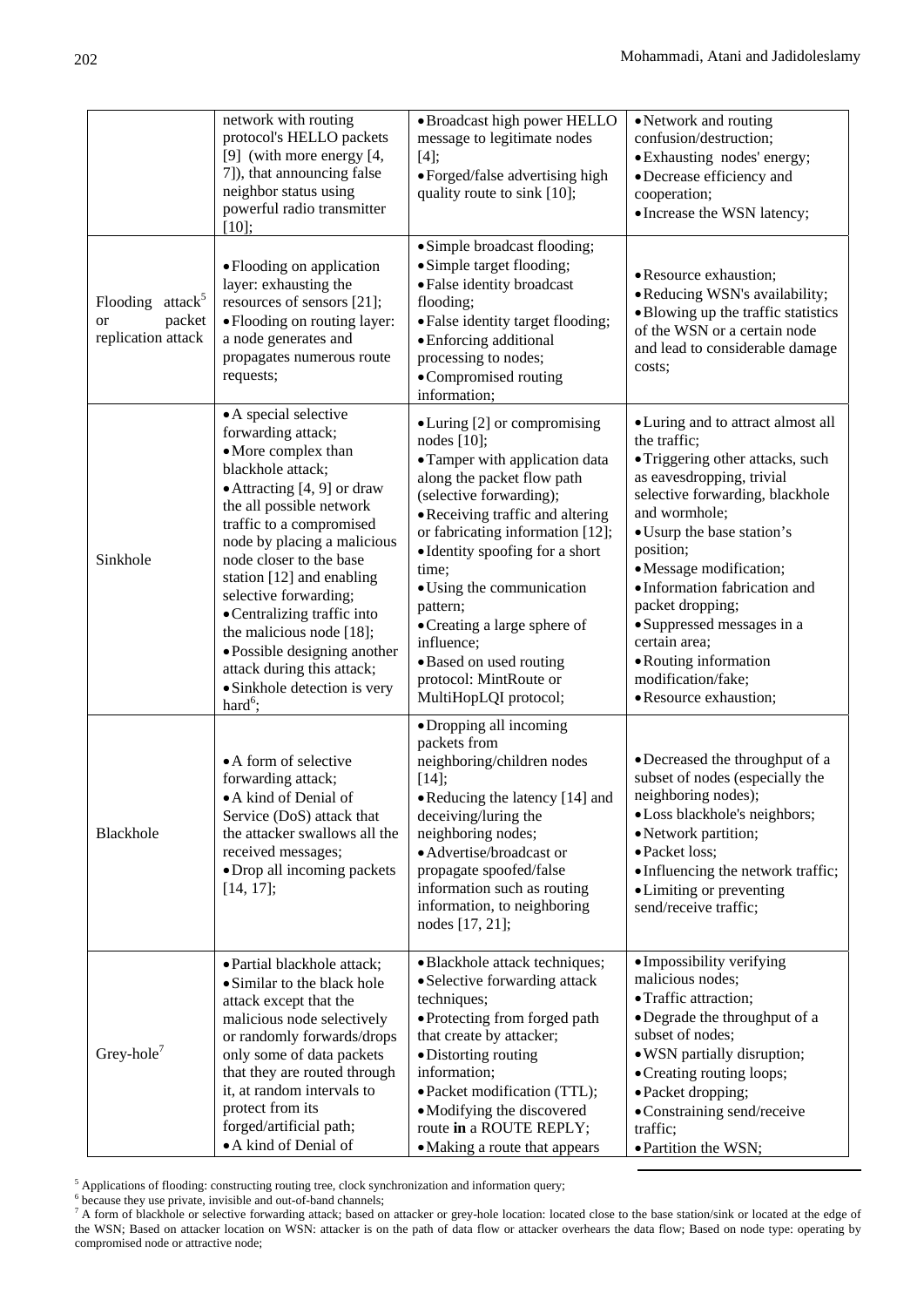|                                                                                   | Service attack that the                                                                                                                                                                                                                                                                                                                                                                                                                                                                                                                                                                                            | longer where a shorter route                                                                                                                                                                                                                                                                                                                                             |                                                                                                                                                                                                                                                                                                                                                                                                                                    |
|-----------------------------------------------------------------------------------|--------------------------------------------------------------------------------------------------------------------------------------------------------------------------------------------------------------------------------------------------------------------------------------------------------------------------------------------------------------------------------------------------------------------------------------------------------------------------------------------------------------------------------------------------------------------------------------------------------------------|--------------------------------------------------------------------------------------------------------------------------------------------------------------------------------------------------------------------------------------------------------------------------------------------------------------------------------------------------------------------------|------------------------------------------------------------------------------------------------------------------------------------------------------------------------------------------------------------------------------------------------------------------------------------------------------------------------------------------------------------------------------------------------------------------------------------|
|                                                                                   | attacker receives but does                                                                                                                                                                                                                                                                                                                                                                                                                                                                                                                                                                                         | exists and would otherwise be                                                                                                                                                                                                                                                                                                                                            | · Decrease collaboration;<br>· Resources exhaustion;                                                                                                                                                                                                                                                                                                                                                                               |
|                                                                                   | not forward all incoming                                                                                                                                                                                                                                                                                                                                                                                                                                                                                                                                                                                           | used;                                                                                                                                                                                                                                                                                                                                                                    |                                                                                                                                                                                                                                                                                                                                                                                                                                    |
|                                                                                   | messages;                                                                                                                                                                                                                                                                                                                                                                                                                                                                                                                                                                                                          |                                                                                                                                                                                                                                                                                                                                                                          |                                                                                                                                                                                                                                                                                                                                                                                                                                    |
| Wormholes                                                                         | $\bullet$ Tunneling [4, 10] and<br>replicating messages from<br>one location to another<br>through alternative low-<br>latency links, that connect<br>two or more points (nodes)<br>of the WSN with fast<br>communication medium<br>[21] (such as Ethernet cable,<br>wireless communication or<br>optical fiber), by colluding<br>two active nodes (laptop-<br>class attackers) in the WSN,<br>by using more powerful<br>communication resources<br>than normal nodes $[3, 15]$<br>and establishing better real<br>communication channels<br>(called tunnel);<br>· Wormhole nodes operate<br>fully invisible [15]; | • Compromising/luring nodes<br>with false and forged routing<br>information;<br>• An attacker locates between<br>two nodes and forwards<br>messages between them;<br>• Using out-of-band or high-<br>bandwidth fast [21] channel;<br>• Wormholes may be used<br>along with Sybil attack;<br>• This attack may combines<br>with selective forwarding or<br>eavesdropping; | • Routing disruption/disorder<br>(false routes, misdirection and<br>forged routing);<br>• False/forged routing<br>information;<br>• Confusion and WSN<br>disruption;<br>• Enable other attacks;<br>• Exploiting the routing race<br>conditions;<br>• Change the network topology;<br>• Prevention of path detection<br>protocol;<br>• Packet destruction/alteration by<br>wormhole nodes;<br>• Changing normal messages<br>stream; |
| Spoofed, altered,<br>replayed<br><b>or</b><br>routing<br>information <sup>8</sup> | • Making a path cycle<br>between the source and the<br>destination nodes (so the<br>data message will go around<br>in circle, possibly forever);<br>• Its target is the routing<br>information exchanged<br>between nodes [10];<br>• A type of DoS attack that<br>Injects fake or false routing<br>information into the WSN;                                                                                                                                                                                                                                                                                       | · Node identity<br>replication/fabrication;;<br>• Generating false and<br>misleading messages;<br>• Spoofing, altering or replaying<br>routing information;<br>·Misdirection;<br>· Unauthenticated injections;<br>• Overflowing routing tables<br>$[3]$ ;<br>• Routing table poisoning [3];<br>• Route cache poisoning [3];                                              | • Network partition;<br>·Misdirection;<br>· Resources exhaustion;<br>· Decrease network lifetime;<br>• False error messages<br>generation;<br>· Low reliability;<br>· Discard routing information;<br>• Wrong routing tables;                                                                                                                                                                                                      |
| Acknowledge<br>spoofing <sup>9</sup>                                              | • An adversary can spoof<br>link layer<br>acknowledgements (ACKs)<br>of overheard packets [10];                                                                                                                                                                                                                                                                                                                                                                                                                                                                                                                    | • ACKs replication;<br>• Forging/spoofing link layer<br>ACKs of neighbor nodes;                                                                                                                                                                                                                                                                                          | • False view/information of the<br>WSN;<br>• Launch selective forwarding<br>attack;<br>• Packet loss/corruption;                                                                                                                                                                                                                                                                                                                   |
| $S$ ybil $1^{10}$                                                                 | • A single node forges<br>multiple identities [10, 19,<br>$24$ ];                                                                                                                                                                                                                                                                                                                                                                                                                                                                                                                                                  | • Identity fraud, spoof or<br>duplication [24, 25];<br>• False/forged information<br>injection (such as routing info)<br>$[25]$ ;<br>• Misusing from weak points of<br>geographical [7] and multi-path<br>routing protocols;                                                                                                                                             | • Break the data integrity and<br>accessibility;<br>• Geographical and multipath<br>routing protocols disruption;<br>• Reducing diversity;<br>• Reducing the effectiveness of<br>fault tolerant schemes [19, 24];                                                                                                                                                                                                                  |
| Impersonation $11$                                                                | · Malicious node<br>impersonates a cluster                                                                                                                                                                                                                                                                                                                                                                                                                                                                                                                                                                         | • The WSN reconfiguration;<br>• Access to encryption keys and                                                                                                                                                                                                                                                                                                            | • Routing information<br>modification;                                                                                                                                                                                                                                                                                                                                                                                             |

<sup>&</sup>lt;sup>8</sup> Also called routing loops/cycles or DoS attacks over the routing protocols or false routing information attack (there are 3 types false routing attacks, that are: overflowing routing tables, routing table poisoning and route cache poisoning);<br><sup>9</sup> Attacks on protocols which relay on link layer acknowledgement (ACK); Some WSN routing protocols use link layer acknowledgments (ACKs); th

adversary can spoof link layer ACKs of overheard packets (due to broadcast nature of transmission media) to convince other nodes that weak link is strong or dead node is alive;

<sup>&</sup>lt;sup>10</sup> Different dimensions of Sybil attacks are: communication (direct or indirect), identities (fabricated or stolen) and simultaneity (simultaneous or nonsimultaneous);

 $11$  Also called identity spoofing or node replication [23] or multiple identity attacks; identity spoofing and play the role of other one [23]; the attacker assumes the identity of another node in the network, thus receiving messages directed to the node it fakes;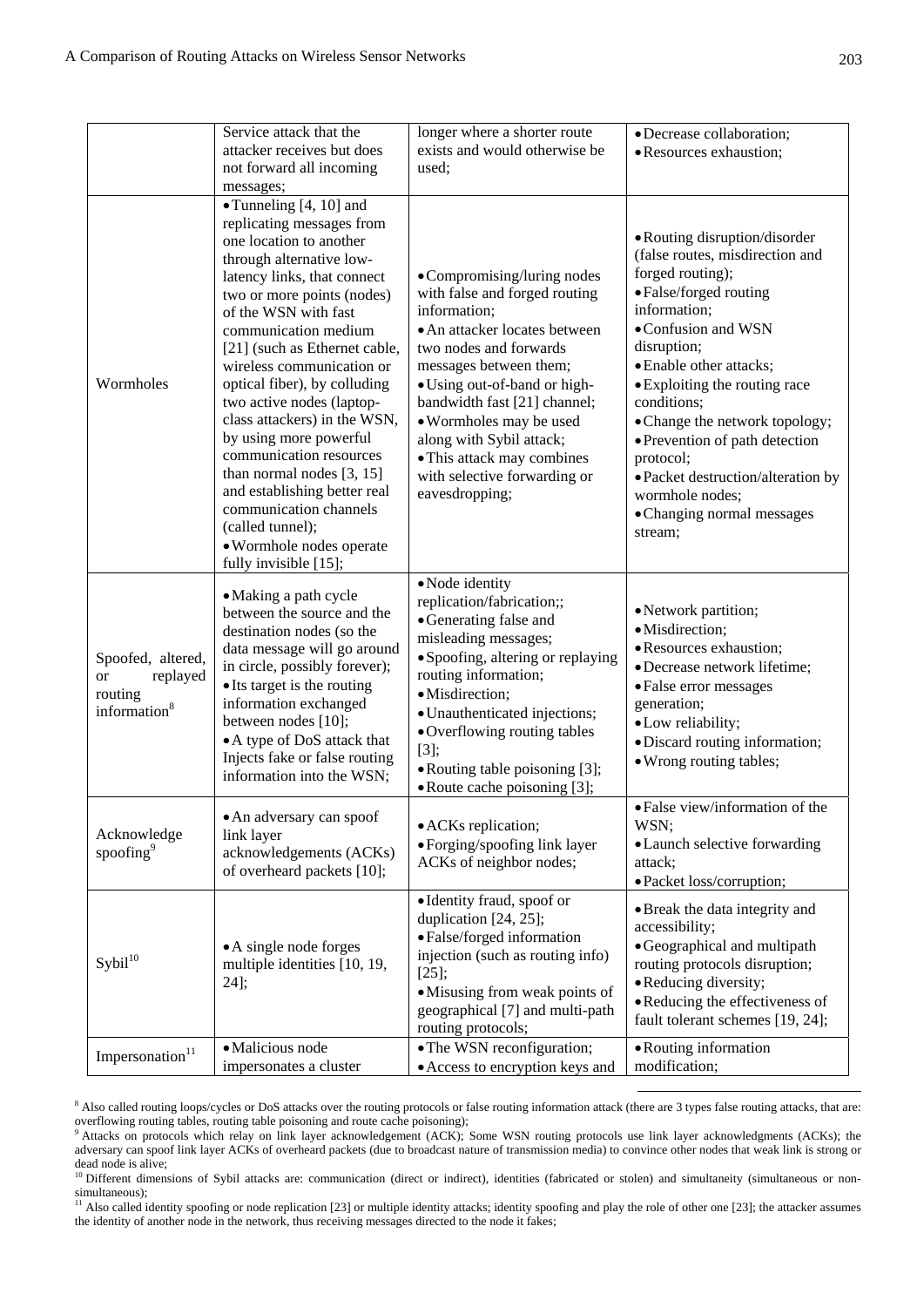|                             | leader and lures nodes to a<br>wrong position;<br>• Impersonating a node<br>within the path of the data<br>flow of attacker's interest by<br>modifying routing data or<br>implying itself as a<br>trustworthy communication<br>partner to neighboring<br>nodes in parallel;                                                                                                                                       | authentication information;<br>• Man-in-the-middle attack and<br>fake MAC addresses;<br>• Node replication [23];<br>· Physical access to the WSN;<br>· False or malicious node attack<br>techniques;<br>· Sybil attacks techniques;<br>• Misdirection/misrouting;<br>• Modifying routing<br>information;<br>• Luring/convince nodes;                                                                                                                                                                                                                                                  | • False sensor readings;<br>· Making network congestion or<br>collapse;<br>· Disclose secret keys;<br>• Network partition;<br>• False and misleading messages<br>generated;<br>· Resources exhaustion;<br>· Degrade the WSN<br>performance;<br>· Invasion;<br>• Carrying out further attacks to<br>disrupt operation of the WSN;<br>• Confusion and taken over the<br>entire WSN; |
|-----------------------------|-------------------------------------------------------------------------------------------------------------------------------------------------------------------------------------------------------------------------------------------------------------------------------------------------------------------------------------------------------------------------------------------------------------------|---------------------------------------------------------------------------------------------------------------------------------------------------------------------------------------------------------------------------------------------------------------------------------------------------------------------------------------------------------------------------------------------------------------------------------------------------------------------------------------------------------------------------------------------------------------------------------------|-----------------------------------------------------------------------------------------------------------------------------------------------------------------------------------------------------------------------------------------------------------------------------------------------------------------------------------------------------------------------------------|
| Eavesdropping <sup>12</sup> | •Detecting the contents of<br>communication<br>by<br>overhearing/stealthy attempt<br>to data;                                                                                                                                                                                                                                                                                                                     | · Interception;<br>• Abusing of wireless nature of<br>WSNs' transmission medium;<br>• Using powerful resources and<br>strong devices, such as<br>powerful receivers and well<br>designed antennas;                                                                                                                                                                                                                                                                                                                                                                                    | • Launching other attacks<br>(wormhole, blackhole);<br>• Extracting sensitive WSN<br>information;<br>• Delete the privacy protection<br>and reducing data<br>confidentiality;                                                                                                                                                                                                     |
| <b>Traffic Analysis</b>     | • An attack against privacy<br>(privacy violation);<br>• Regular monitoring,<br>detecting and analyzing the<br>messages transferred,<br>contents of communication<br>patterns and sensor nodes<br>activities [4] $\Rightarrow$ extracting<br>and revealing the sensitive<br>information $\Rightarrow$ harming to<br>the WSN;                                                                                      | • Rate monitoring attack<br>techniques;<br>• Time correlation attack<br>techniques;<br>• Compromising the base<br>station or the nodes which they<br>are near to the base station;<br>• Misusing from the wireless<br>nature of WSNs' transmission<br>medium;<br>· Using powerful resources;                                                                                                                                                                                                                                                                                          | • Monitoring and access to the<br>WSN information;<br>· WSN partial<br>disruption/destruction;<br>• Launching other attacks<br>(wormhole and blackhole);<br>· Privacy protection elimination;<br>· Data confidentiality deletion;                                                                                                                                                 |
| Selective<br>forwarding     | • In application layer<br>(message selective)<br>forwarding): the attacker<br>selectively sends the<br>information of a particular<br>sensor $[3]$ ;<br>• In network layer (sensor<br>selective forwarding): the<br>attacker sends/discards the<br>information from selected<br>sensors [3];<br>• There are 2 modes of this<br>attack: Simple mode attack<br>$[10]^{13}$ and complex mode<br>attack $[10]^{14}$ ; | • In application layer:<br>understanding the semantics of<br>the payload of the application<br>layer packets; but in routing<br>layer:<br>• Reducing the latency and<br>deceiving the neighboring<br>nodes;<br>• Misuse of nodes' faithful<br>(which forward all received<br>messages);<br>• Packet dropping or<br>modification or suppression;<br>• The attacker is on the route of<br>packet transfer in a multi-hop<br>network; otherwise, needs to<br>position himself in the routing<br>path using other attacks (the<br>Sybil, sinkhole and routing<br>table poisoning attack); | · Drop/alter certain messages;<br>• Influencing the WSN traffic;<br>· Impossibility verifying<br>malicious nodes;                                                                                                                                                                                                                                                                 |
| Misdirection                | · Misrouting the received<br>packets or traffic flows in<br>one direction to a distant<br>node;                                                                                                                                                                                                                                                                                                                   | • Generating wrong messages;<br>• Routing information<br>modification, fabrication,<br>replication or discard;                                                                                                                                                                                                                                                                                                                                                                                                                                                                        | · Packets misdirection;<br>· Flooding its network link;<br>• Wrong routing tables (false<br>routing information);                                                                                                                                                                                                                                                                 |

<sup>&</sup>lt;sup>12</sup> Also called passive information gathering attack; a threat for data confidentiality; the most common attack against privacy; an adversary with powerful resources (powerful receiver and well designed antenna) can gather the data stream from the WSN, if they are not encrypted; <sup>13</sup> blackhole form that compromised node refuse to forward any packets;

<sup>&</sup>lt;sup>14</sup> selective form that compromised node forwards/drops certain packets;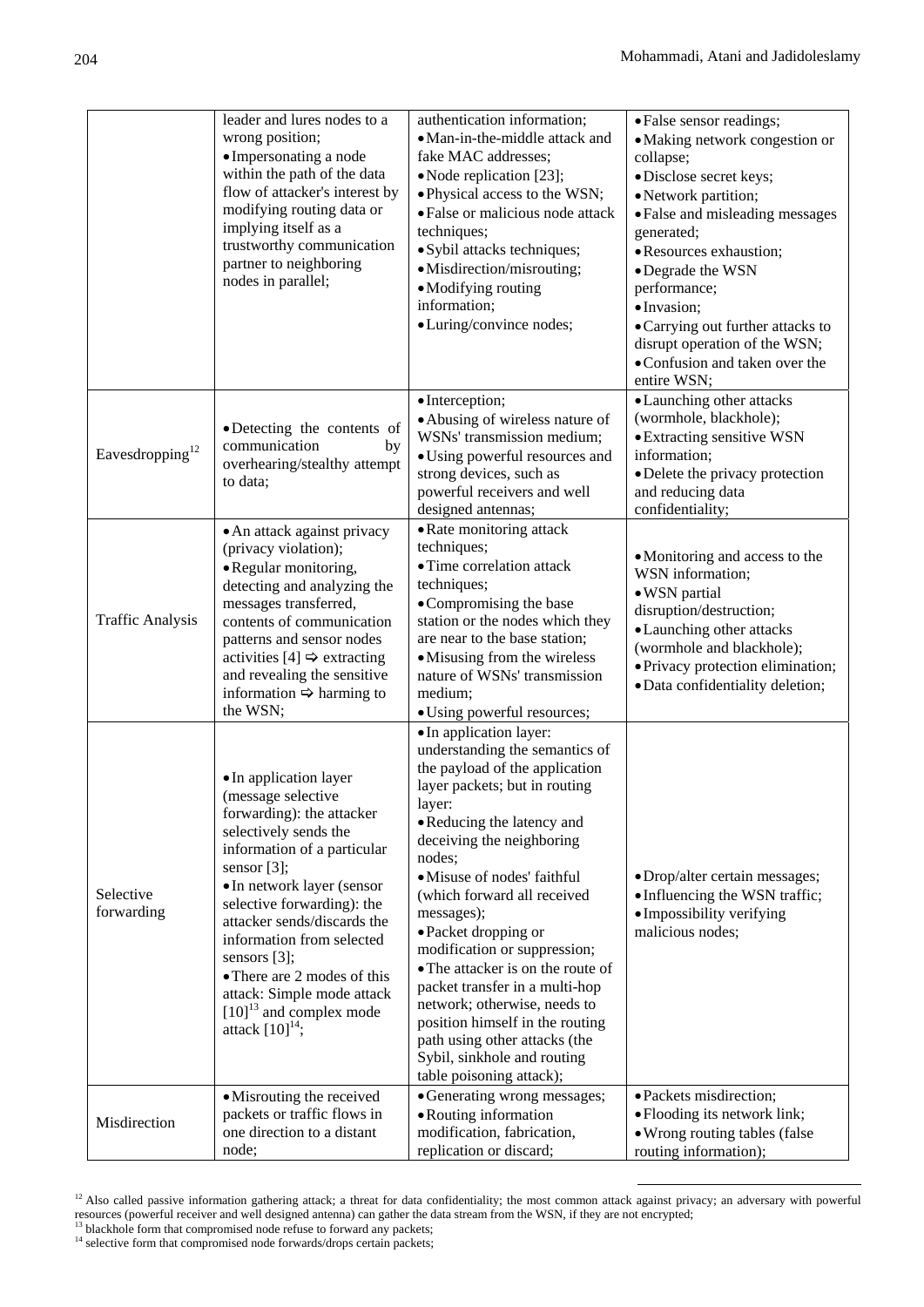|                                    | • Forwarding messages<br>to/along wrong paths;                                                                                                                      | • Internet smurf attacks<br>techniques;                                                                                                                                                                         | • Non-cooperation;<br>• Resources exhaustion;<br>• Network partition;<br>• Low reliability;<br>• Reducing the WSN's<br>availability; |
|------------------------------------|---------------------------------------------------------------------------------------------------------------------------------------------------------------------|-----------------------------------------------------------------------------------------------------------------------------------------------------------------------------------------------------------------|--------------------------------------------------------------------------------------------------------------------------------------|
| Denial of Service<br>(DoS) attacks | • A general attack includes<br>several types other attacks<br>in different layers of WSN,<br>simultaneously [28];<br>• Reducing the WSN's<br>availability [19, 28]; | • Physical layer attacks<br>techniques;<br>• Link layer attacks techniques;<br>• Routing layer attacks<br>techniques;<br>• Transport layer attacks<br>techniques;<br>• Application layer attacks<br>techniques; | • Effects of physical layer, link<br>layer, routing layer, transport<br>and application layer<br>layer<br>attacks:                   |

*Table2.* Routing attacks on WSNs (classification and comparison based on strategies and effects)

# **VI.Comparison routing attacks on WSNs**

WSNs are vulnerable against routing attacks. Therefore, we have to use some techniques to protect data accuracy, network functionality and its availability. As a result, we require establishing security in WSNs with attention to requirements and limitations of these networks.

## *I. Routing attacks classification based on threat model of WSNs*

In this subsection, we have tried to compare the routing attacks of WSNs based on attacks' nature and effects, attackers' nature and capabilities, and WSN's threat model; as shown in following table (table3).

Table3 shows the most important known attacks on WSNs; this table has three columns, including security class, attack threat and WSNs' threat model. Our purpose of security class is the nature of attacks, includes interruption, interception, modification and fabrication. Attack threat shows which security service attacked or security dimension affected, includes confidentiality, integrity, authenticity and availability. The threat model of WSNs has three sub-columns, that they are presenting attackers' features and capabilities, including based on attacker location (internal/insider or external/outsider), based on attacking devices (moteclass or laptop-class) and based on attacks on WSN's protocols, include active attacks and passive attacks; active attacks are targeting availability (packet drop or resource consumption), integrity (information modification) and authenticity (fabrication); passive attacks are aiming confidentiality (interception).

|                         |                              |                                          | Threat model <sup>15</sup>  |                            |                                  |
|-------------------------|------------------------------|------------------------------------------|-----------------------------|----------------------------|----------------------------------|
| <b>Attacks/features</b> | <b>Security class</b>        | <b>Attack threat</b>                     | <b>Attacker</b><br>location | <b>Attacking</b><br>device | Attacks on<br>WSN's<br>protocols |
| Homing                  | Interception                 | Confidentiality                          | External                    | Laptop                     | Passive                          |
| Neglect and greed       | Fabrication                  | Availability,<br>authenticity            | Internal                    | Mote                       | Active                           |
| Rushing                 | Modification.<br>fabrication | Availability, integrity,<br>authenticity | External                    | Laptop                     | Active                           |
| Gratuitous detour       | Fabrication                  | Availability, integrity,<br>authenticity | External                    | Laptop                     | Active                           |
| Node malfunction        | Interruption,<br>fabrication | Availability,<br>authenticity            | External                    | Laptop                     | Active                           |
| <b>HELLO</b> flood      | Fabrication                  | Availability,<br>authenticity            | Internal                    | Mote                       | Active                           |
| Flooding                | Modification.<br>fabrication | Availability, integrity,<br>authenticity | Internal                    | Mote                       | Active                           |
| Sinkhole                | Modification,<br>fabrication | Availability, integrity,<br>authenticity | <b>B</b> oth                | <b>B</b> oth               | Active                           |
| Blackhole               | Fabrication                  | Availability,                            | Internal                    | Mote                       | Active                           |

<sup>&</sup>lt;sup>15</sup> Threat model: based on attacker location or access level (internal/insider or external/outsider), based on attacking devices (mote-class or laptop-class) and based on damage/attacks on WSN protocols include active attacks (availability (packet drop or resource consumption), integrity (information modification) and authenticity (fabrication)), passive attacks (confidentiality (interception));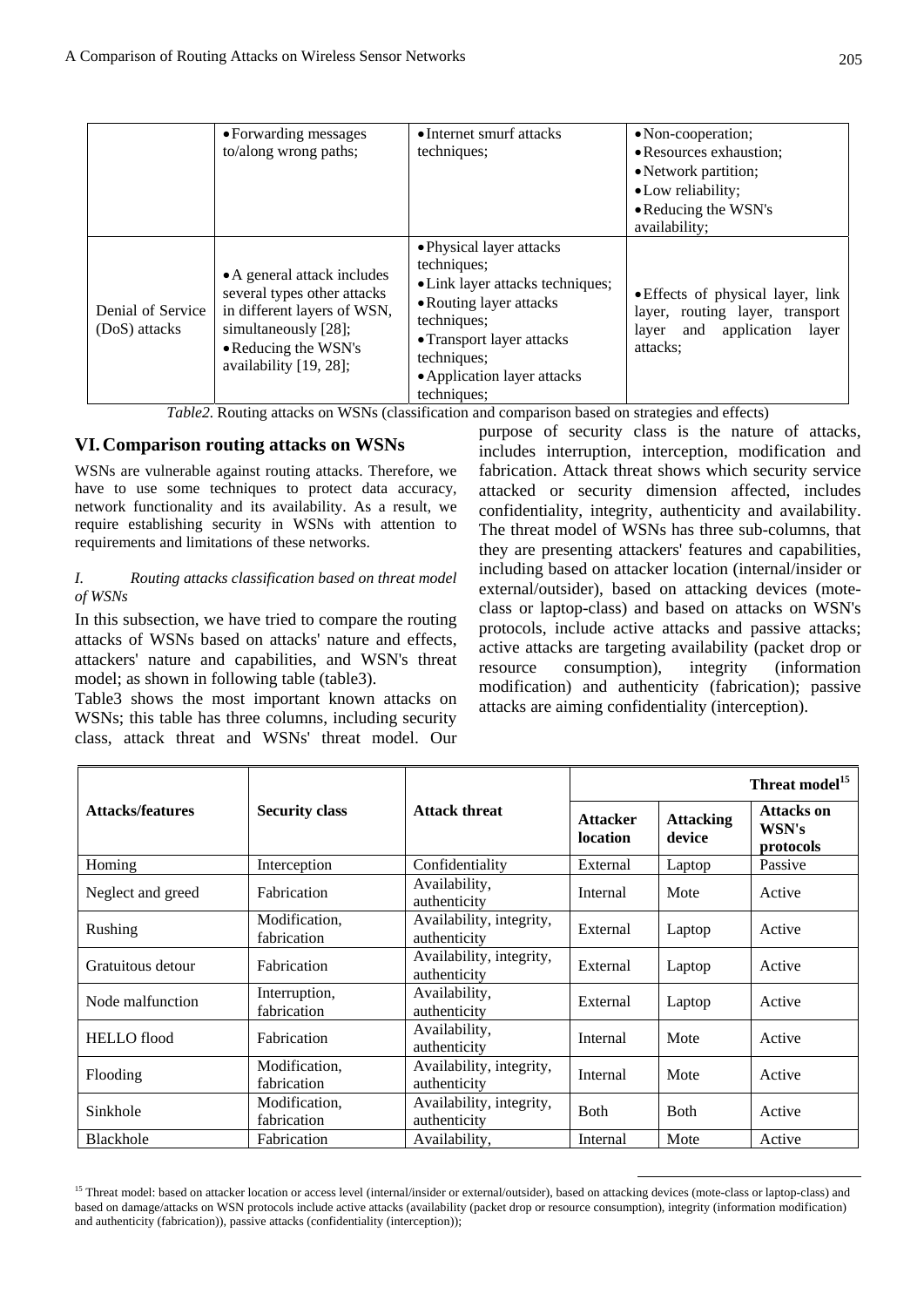|                                                                             |                                                                | authenticity                                                 |              |              |         |
|-----------------------------------------------------------------------------|----------------------------------------------------------------|--------------------------------------------------------------|--------------|--------------|---------|
| Grayhole                                                                    | Fabrication,<br>modification                                   | Availability, integrity,<br>authenticity                     | Internal     | Mote         | Active  |
| Wormholes                                                                   | Fabrication,<br>interception                                   | Confidentiality,<br>authenticity                             | External     | <b>B</b> oth | Active  |
| Spoofed,<br>altered.<br><sub>or</sub><br>replayed<br>routing<br>information | Fabrication,<br>modification                                   | Integrity, authenticity                                      | <b>B</b> oth | <b>B</b> oth | Active  |
| Acknowledge spoofing                                                        | Fabrication,<br>modification                                   | Integrity, authenticity                                      | <b>Both</b>  | <b>Both</b>  | Active  |
| Sybil                                                                       | Modification,<br>fabrication                                   | Availability,<br>authenticity, integrity                     | <b>B</b> oth | <b>B</b> oth | Active  |
| Impersonation                                                               | Interception,<br>fabrication,<br>modification,                 | Availability, integrity,<br>confidentiality,<br>authenticity | External     | <b>B</b> oth | Active  |
| Eavesdropping                                                               | Interception                                                   | Confidentiality                                              | External     | Both         | Passive |
| <b>Traffic Analysis</b>                                                     | Interception                                                   | Confidentiality                                              | External     | Laptop       | Passive |
| Selective forwarding                                                        | Modification                                                   | Availability, integrity                                      | <b>Both</b>  | <b>Both</b>  | Active  |
| Misdirection                                                                | Modification.<br>fabrication                                   | Availability, integrity,<br>authenticity                     | Both         | <b>B</b> oth | Active  |
| Denial of Service (DoS)<br>attacks                                          | Interruption,<br>interception,<br>modification,<br>fabrication | Availability, integrity,<br>confidentiality,<br>authenticity | <b>Both</b>  | <b>B</b> oth | Active  |

*Table3.* WSN's routing attacks classification based on WSNs' threat model

Following figure (figure5) shows the nature of WSN's routing attacks; it compares these attacks based on their nature by presents the percentage of WSNs' routing attacks

which based on interruption, interception, modification or/and fabrication; as a result, the nature of the most of these attacks is fabrication (almost 80 percent of them).





**Figure5.** Comparison routing attacks based on their nature

Following diagram (figure6) shows a comparison of WSNs' routing attacks based on their security threats factors including confidentiality, integrity, authenticity and availability, in percentage; for example, it presents almost 30 percent of security threat of WSNs' routing attacks is confidentiality and the nature of 80 percent of them is fabrication (fabricating data or identity). As shown in figure6, the aim of the most WSNs' routing attacks is attacking authenticity.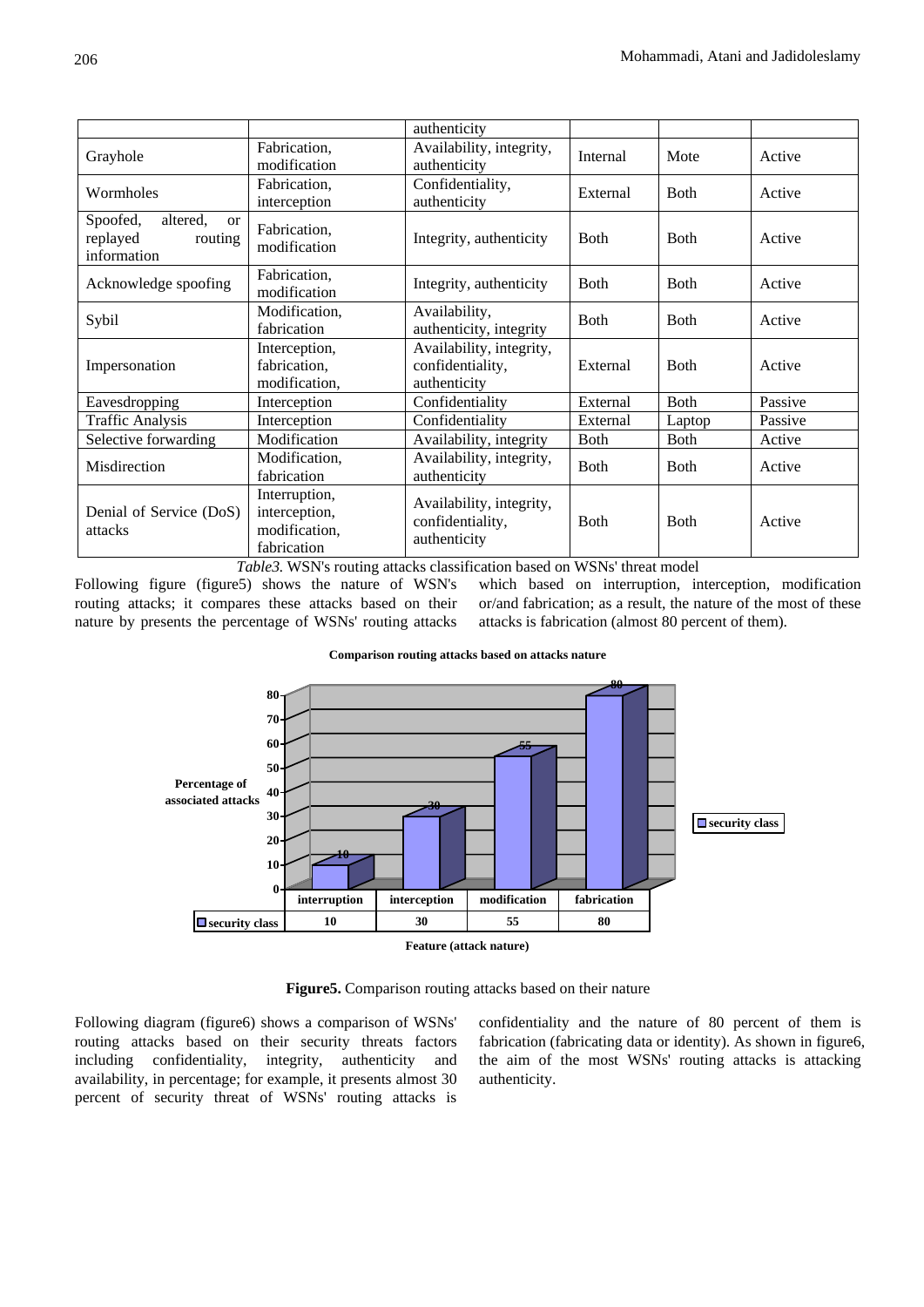

**Security dimention threaten**

**Figure6.** Comparison routing attacks based on affected security dimension

Following figure (figure7) shows a comparison routing attacks based on the threat model of WSNs; As shown figure7, the occurred percentage of WSNs' routing attacks, in attacker location, are 25 percent internal, 40 percent external and 35 percent from both; i.e. most of WSNs' routing attacks are occurring from out of WSNs' range and attackers can

trigger them by mote-class or laptop-class devices. Also, it presents most of routing attacks on WSNs are active, except homing, traffic analysis and eavesdropping; i.e. almost 85 percent of WSNs' routing attacks are active. Besides, figure7 shows most attacks on routing layer of WSNs are external attacks.

**Comparison routing attacks based on WSN's threat model**



**Figure7.** Comparison routing attacks based on the threat model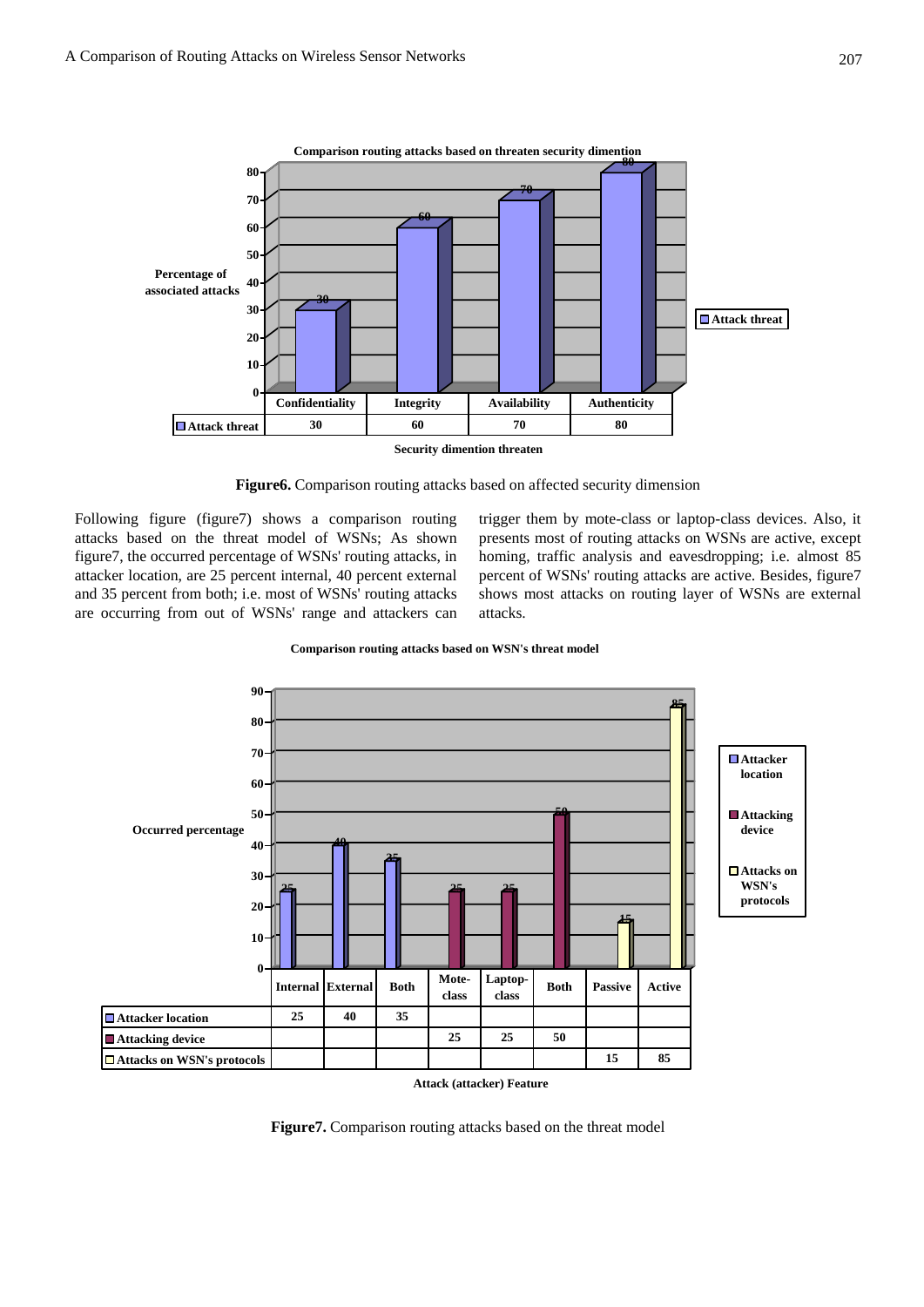#### *J. Routing attacks comparison based on their goals and results*

In routing layer, attackers can disrupt the WSN's functionality by tampering the routing services such as modifying routing information and replicating data packets. As shown in table4, it categorizes the routing attacks of WSNs, based on their goals, effects and results. Also table4 compares WSNs' routing attacks based on attack or attacker purpose (including passive eavesdrop, disrupt communication, unfairness, authorization and authentication), requirements technical capabilities (such as radio, battery, powerful receiver/antenna and other high-tech and strong

attacking devices), vulnerabilities, main target and final result of attacks. Besides, the contributors of all following routing attacks (shown in table4) are one or many compromised motes, pc or laptop devices on WSNs. The vulnerabilities of these attacks can be physical (hardware), logical or their both; Attacks' main target may be physical (hardware), logical (lis: logical-internal services or lps: logical-provided services) or their both. Final result of these attacks is including passive damage, partial degradation of the WSN functionality and total broken of the WSN's services or functionality.

| oowerful receiver/antenna and other high-tech and strong             |                                                            |                                                                  |                          |                                       |                                           |
|----------------------------------------------------------------------|------------------------------------------------------------|------------------------------------------------------------------|--------------------------|---------------------------------------|-------------------------------------------|
| Attacks/                                                             | Purpose <sup>16</sup>                                      | <b>Technical</b>                                                 | $\bf Vulnerability^{17}$ | <b>Main</b>                           | Final result <sup>19</sup>                |
| features                                                             |                                                            | capability                                                       |                          | $\text{target}^{18}$                  |                                           |
| Homing                                                               | Passive eavesdrop<br>of data                               | Radio; powerful<br>resources and<br>strong devices <sup>20</sup> | Logical                  | lps                                   | Passive damage;<br>PTDB <sup>21</sup>     |
| Neglect and greed                                                    | Unfairness                                                 | $\overline{a}$                                                   | Logical                  | lps                                   | <b>PTDB</b>                               |
| Rushing                                                              | Unfairness                                                 | $\overline{a}$                                                   | Logical                  | lis; lps                              | <b>PTDB</b>                               |
| Gratuitous detour                                                    | Unfairness                                                 | $\overline{a}$                                                   | Logical                  | lps                                   | <b>PTDB</b>                               |
| Node malfunction                                                     | Unfairness                                                 | L,                                                               | Logical                  | lis; lps                              | <b>PTDB</b>                               |
| HELLO flood [1]                                                      | Unfairness                                                 | Radio                                                            | Logical                  | lps                                   | <b>PTDB</b>                               |
| Flooding [1]                                                         | Unfairness                                                 | <b>Battery</b>                                                   | Logical                  | lis                                   | <b>PTDB</b>                               |
| Sinkhole [1]                                                         | Unfairness                                                 |                                                                  | Logical                  | lps                                   | <b>PTDB</b>                               |
| Blackhole                                                            | Unfairness                                                 | $\overline{a}$                                                   | Logical                  | lps                                   | <b>PTDB</b>                               |
| Grayhole                                                             | Unfairness                                                 | $\overline{a}$                                                   | Logical                  | lps                                   | <b>PTDB</b>                               |
| Wormholes [1]                                                        | Unfairness;<br>to be<br>authenticated; to<br>be authorized |                                                                  | Logical                  | lps                                   | Passive<br>eavesdrop;<br><b>PTDB</b>      |
| Spoofed, altered,<br><b>or</b><br>replayed<br>routing<br>information | Unfairness                                                 | $\overline{a}$                                                   | Logical                  | lps                                   | <b>PTDB</b>                               |
| Acknowledge<br>spoofing                                              | Unfairness                                                 | $\overline{a}$                                                   | Logical                  | lps                                   | <b>PTDB</b>                               |
| Sybil $\overline{[1]}$                                               | Unfairness                                                 |                                                                  | Logical                  | lps                                   | <b>PTDB</b>                               |
| Impersonation                                                        | All purpose                                                | Time and high-<br>tech equipments                                | Logical;<br>physical     | Physical;<br>Logical (lis<br>and lps) | Passive damage;<br><b>PTDB</b>            |
| Eavesdropping                                                        | Passive eavesdrop<br>of data                               | Powerful resources<br>and strong devices                         | Logical                  | lps                                   | Passive damage;<br>partial<br>degradation |
| <b>Traffic Analysis</b>                                              | Passive eavesdrop<br>of data                               | Powerful resources<br>and strong devices                         | Logical                  | lps                                   | Passive damage;<br><b>PTDB</b>            |
| Selective forwarding<br>[1]                                          | Unfairness                                                 |                                                                  | Logical                  | lps                                   | <b>PTDB</b>                               |
| Misdirection                                                         | Unfairness                                                 | <b>Battery</b>                                                   | Logical                  | lis                                   | <b>PTDB</b>                               |
| Denial<br>of<br>Service<br>(DoS) attacks                             | All purpose                                                | Radio; battery;<br>time and high-tech<br>equipments              | Logical;<br>physical     | Physical;<br>Logical (lis<br>and lps) | Passive damage;<br><b>PTDB</b>            |

*Table4.* Routing attacks comparison based on attacks' goals and their results

<sup>19</sup> Final result: passive damage, partial degradation of the WSN duty, service broken for the entire WSN (partial or entire degradation/disruption of the

services/resources/functionality of the WSN);

<sup>21</sup> PTDB: Partial/Total Degradation/Broken;

<sup>&</sup>lt;sup>16</sup> Purpose: passive eavesdrop, disrupt communication, unfairness, to be authorized, to be authenticated; <sup>17</sup> Vulnerabilities: physical (hardware), logical; 18 Main target: physical (hardware), logical (lis: logical-int

 $<sup>0</sup>$  such as powerful receiver and well designed antenna;</sup>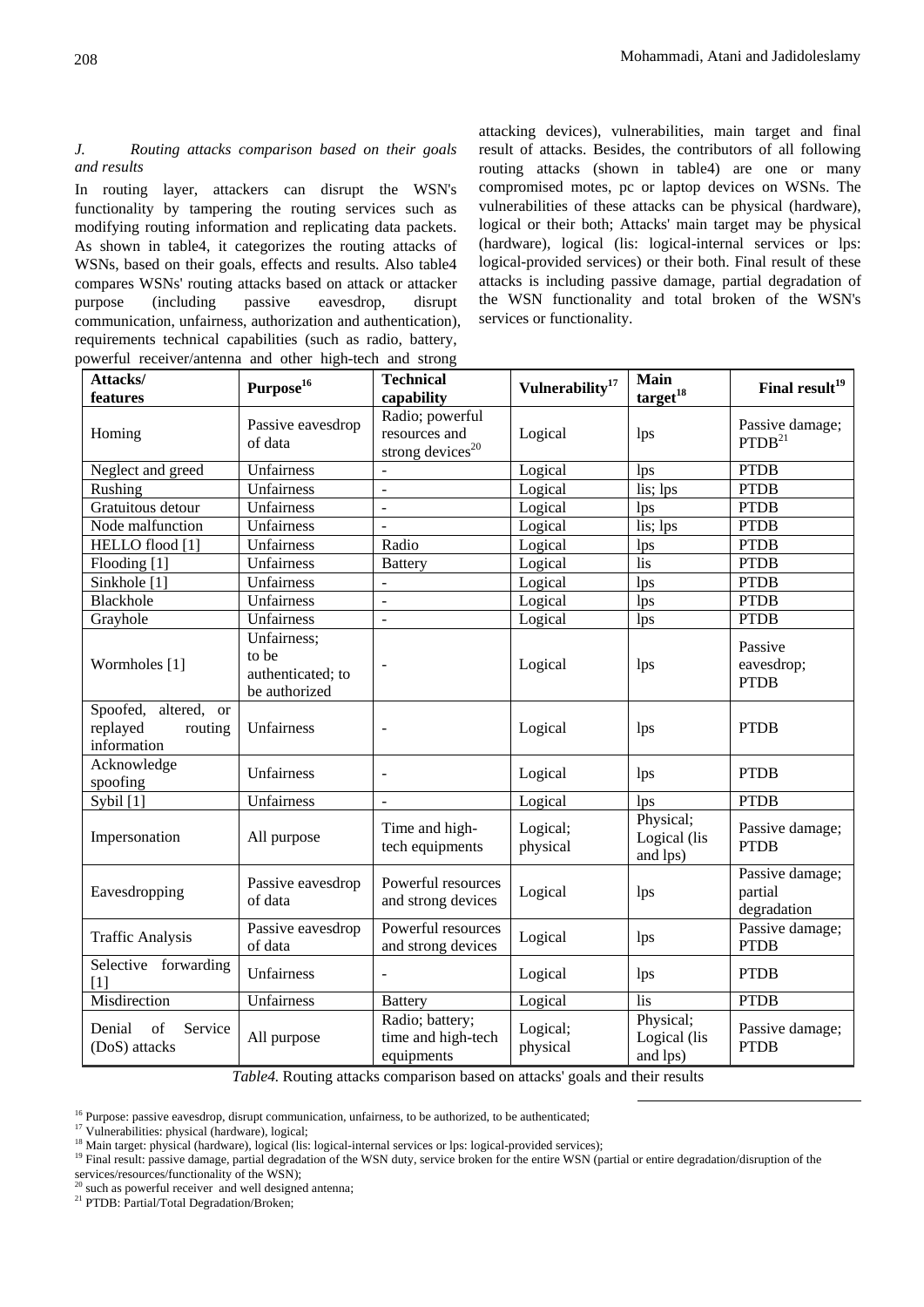Following figure (figure8) shows that how much percentage of WSNs' routing attacks are happened by targeting the fairness, confidentiality, authentication, authorization and disrupt communication on WSNs' functionalities, services

and resources; for example, almost 90 percent of these attacks are aiming the fairness of WSNs, and then they lead to unfairness.



#### **Comparison routing attacks based on attacker/attack purpose**



Figure9 is presenting the percentage of every one of kinds of routing attacks vulnerabilities and their main target on WSNs, including: 10 percent of them are attacking the WSNs' hardware, 30 percent of them are aiming the WSNs' logicalinternal services and 95 percent are targeting the logicalprovided services by WSNs. Thus, most routing attacks on WSNs have logical vulnerabilities and only almost 10 percent of them have physical harm/effects.

**Comparison routing attacks based on their main target**





*K. Detection and defensive strategies of WSNs' routing attacks* 

In following table (table5) a classification and comparison of detection and defensive techniques of WSNs' routing attacks is presented.

|  | Attacks/criteria   Detection methods | Defensive mechanisms |
|--|--------------------------------------|----------------------|
|--|--------------------------------------|----------------------|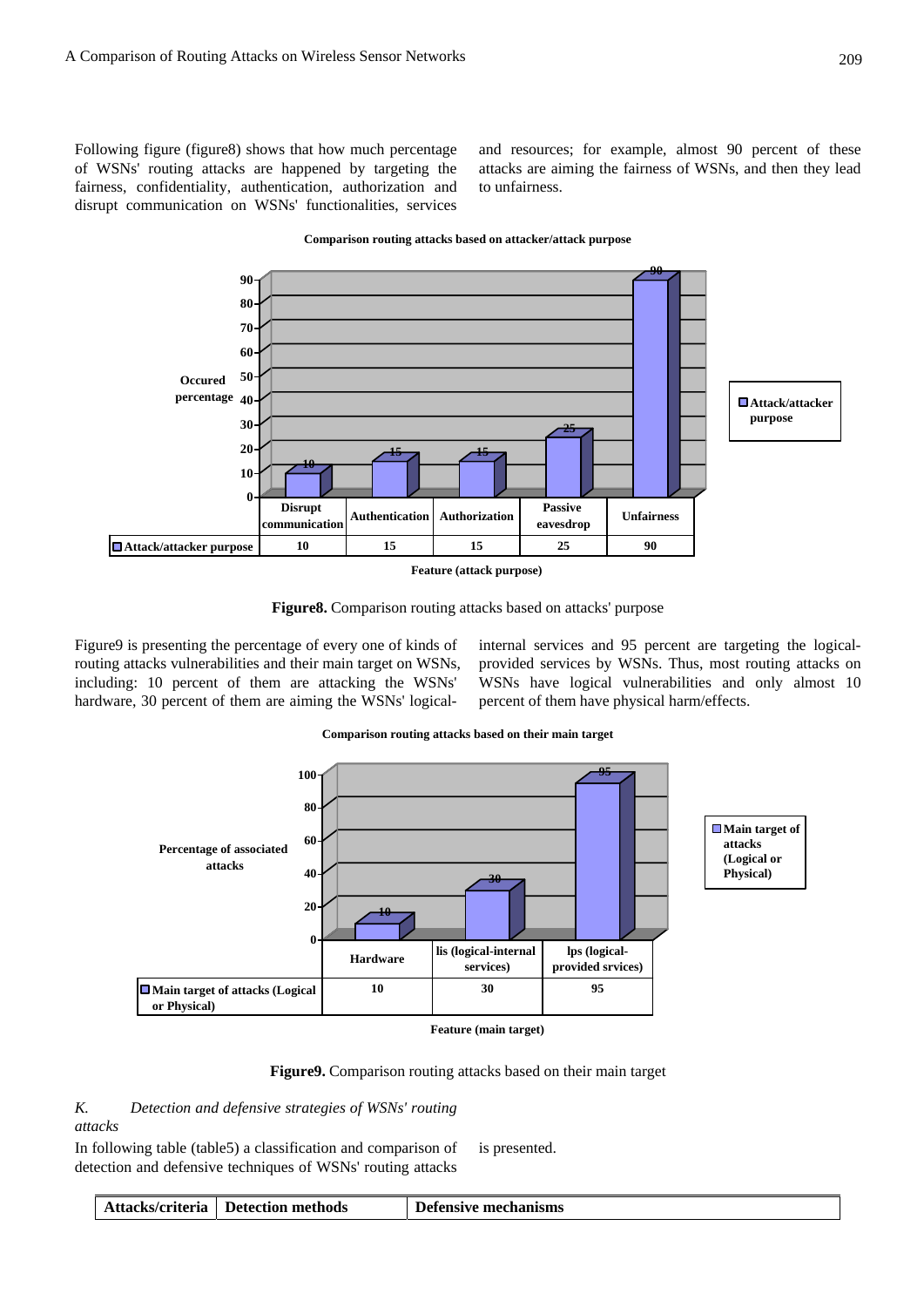|                         |                                           | • Access control;                                                                     |
|-------------------------|-------------------------------------------|---------------------------------------------------------------------------------------|
|                         | · Misbehavior<br>detection                | · Reduction in sensed data details;                                                   |
| Homing                  | techniques;                               | · Distributed processing;                                                             |
|                         |                                           | · Strong encryption techniques;                                                       |
|                         |                                           | · Hiding use of shared cryptographic keys;                                            |
|                         |                                           | · Multi-path routing;                                                                 |
|                         |                                           | • Sending redundant messages;                                                         |
|                         | • Misbehavior detection                   | • Probing, redundancy [2] and regular monitoring;                                     |
| Neglect<br>and          | techniques;                               | • Using other possible routes;                                                        |
| greed                   |                                           | • Dynamically and probabilistic pick packet's next hop;                               |
|                         |                                           | • Using combinational methods <sup>22</sup> ;                                         |
|                         |                                           | • Adopt multi-hop routing and bidirectional link verification;                        |
|                         | • Evaluating the Route                    | • Removing delays;                                                                    |
|                         | Discovery [16];                           | • A set of generic mechanisms that together defend against the                        |
| <b>Rushing Attack</b>   | · Misbehavior detection                   | rushing attack, are [16]: Secure Neighbor Detection, Secure Route                     |
|                         | techniques;                               | Delegation and Randomized Route Request forwarding;                                   |
|                         |                                           | • Central certificate authority $^{23}$ ;                                             |
| Gratuitous              | • Tree-path routing                       | · Pair-wise authentication;                                                           |
| detour attack           | protocols;                                | • Network layer authentication;                                                       |
|                         | • A hop count limit;                      |                                                                                       |
|                         |                                           | • Adopt validation techniques;                                                        |
| Node<br>malfunction     | · Misbehavior<br>detection                | • Strong authentication, authorization and access control;                            |
|                         | techniques;                               | • Limiting/restricting the number of nodes' neighbors;                                |
|                         | • Misbehavior<br>detection<br>techniques; | • Suspicious node detection by signal strength [2];                                   |
| <b>HELLO</b> flood      |                                           | • Restricting the number of nodes' neighbors;                                         |
|                         |                                           | • Authentication, link layer encryption and global shared key                         |
|                         |                                           | mechanisms $^{24}$ ;                                                                  |
|                         |                                           | • Client puzzles [2];                                                                 |
| Flooding attack         | · False routing information               | • AODV (Ad hoc On-demand Distance Vector) protocol [21];                              |
| packet<br>or            | detection <sup>25</sup> ;                 | • Limiting the number of node's connections;                                          |
| replication             | • Wormhole detection <sup>26</sup> ;      | • Routing access restriction <sup>27</sup> ;                                          |
| attack                  |                                           | • Key management;                                                                     |
|                         |                                           | • Secure routing [5];                                                                 |
|                         |                                           | • Detection on MintRoute [2];                                                         |
|                         |                                           | · Geographical routing protocols;                                                     |
|                         |                                           | · Scalability;                                                                        |
|                         | • False routing information               | • Probabilistic next hop selection (dynamically probabilistic select)                 |
|                         | detection $[3, 18]$ ;                     | packet's next hop);                                                                   |
|                         | • Cooperating neighboring                 | $\bullet$ leveraging global knowledge <sup>28</sup> and learning global map (if nodes |
|                         | nodes to each other [14,                  | are static and at known location);                                                    |
| Sinkhole attacks        | $18$ ];                                   | • Verifying and to trust information that advertised of neighboring                   |
|                         | • Tree structure and verify               | nodes;                                                                                |
|                         | by tree [14, 17, 18];                     | • Authentication [17], link layer encryption and global shared key                    |
|                         | • Verify by Visual                        | techniques;                                                                           |
|                         | Geographical Map;                         | • Routing access restriction $(R)$ [3, 5];                                            |
|                         |                                           | • Wormhole detection (W) $[3, 5]$ ;                                                   |
|                         |                                           | $\bullet$ Key management (K);                                                         |
|                         |                                           | • Secure routing $(S)$ [3, 5];                                                        |
|                         |                                           | • Authorization and monitoring[2];                                                    |
|                         |                                           | · Redundancy;                                                                         |
| <b>Blackhole</b> attack | • Sinkhole attack detection<br>methods;   |                                                                                       |
|                         |                                           | • Using another route;                                                                |
|                         |                                           | • Multipath routing [17];                                                             |

<sup>&</sup>lt;sup>22</sup> multipath routing and probabilistic routing dynamically;<br><sup>23</sup> Building a central certificate authority to keep a record (information) of each sensor node's information such as location;<br><sup>24</sup> Multi-path routing, ident verification and authenticated broadcast;<br> $\frac{25}{3}$  using misbehavior detection methods such as watchdogs or IDS or reputation;

<sup>&</sup>lt;sup>26</sup> using misoenavior detection methods such as watchdogs of 1D3 of reputation,<br><sup>26</sup> use of techniques such as synchronized clocks, directional antennas and multi-dimensional scaling;<br><sup>27</sup> multipath routing; using authent changes in topology show a compromised node; learning global map (if nodes are static); place nodes at known locations;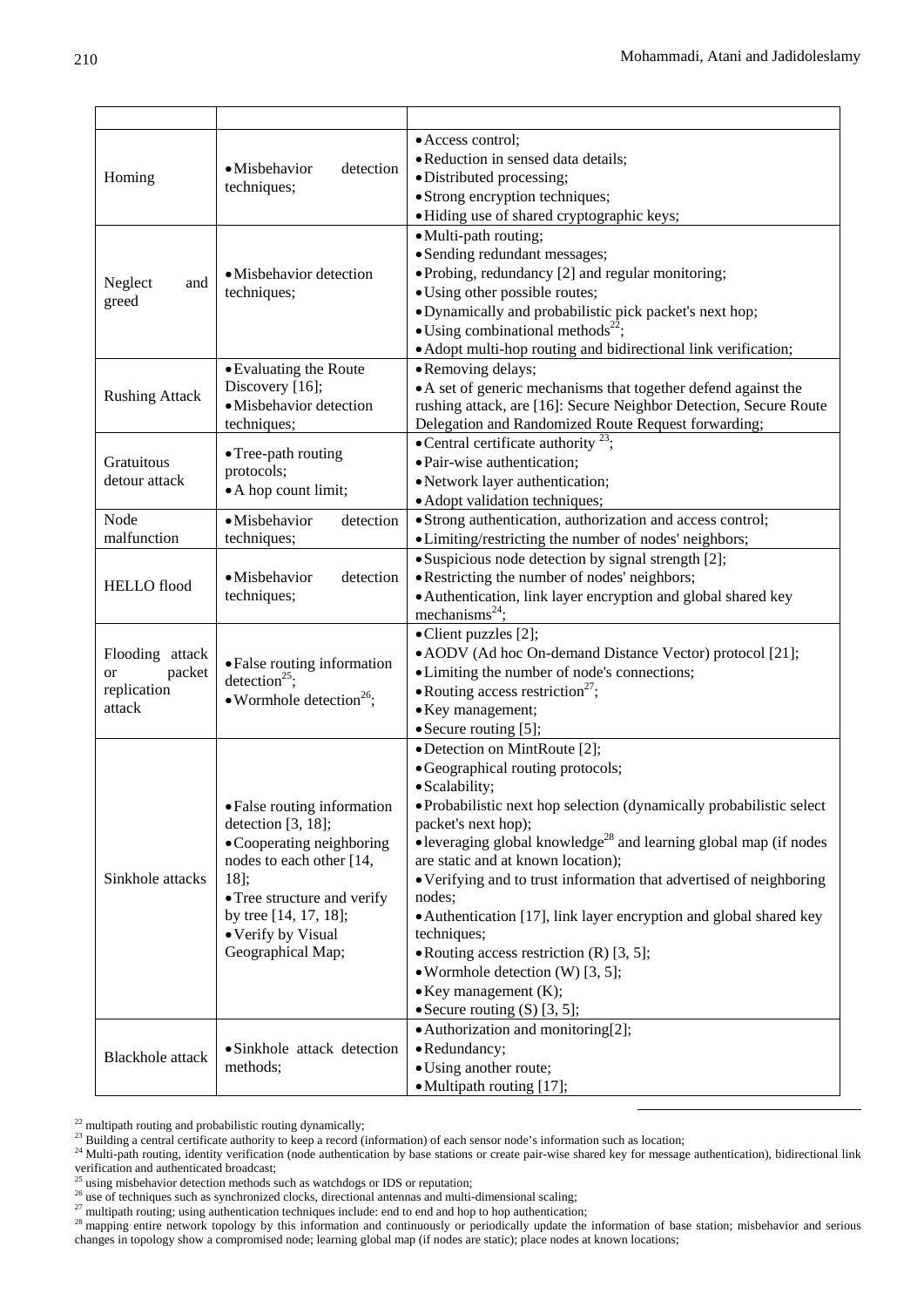|                                                               |                                                                                                                                                                    | · Using combinational method: multipath routing with random<br>selection of paths to destination;<br>• Adopt multi-hop routing and bidirectional link verification [17];<br>• Defensive mechanisms of sinkhole attack, except learning global<br>map, scalability, geographical routing protocols and detection on<br>MintRoute;                                                                                                                                                                                                                                                                                                                                                                                                                                              |  |  |
|---------------------------------------------------------------|--------------------------------------------------------------------------------------------------------------------------------------------------------------------|-------------------------------------------------------------------------------------------------------------------------------------------------------------------------------------------------------------------------------------------------------------------------------------------------------------------------------------------------------------------------------------------------------------------------------------------------------------------------------------------------------------------------------------------------------------------------------------------------------------------------------------------------------------------------------------------------------------------------------------------------------------------------------|--|--|
| Grey-hole attack                                              | • False routing information<br>detection;<br>• Cooperating neighboring<br>nodes to each other;                                                                     | ·Defensive mechanisms o blackhole attack, except redundancy<br>and leveraging global knowledge;                                                                                                                                                                                                                                                                                                                                                                                                                                                                                                                                                                                                                                                                               |  |  |
| Wormholes                                                     | • False routing information<br>detection;<br>• Wormhole detection [15];<br>• Combinational methods<br>$[15]^{29}$ ;<br>• Packet leashes techniques<br>$[21, 27]$ ; | • Packet leach/leashes techniques $[21, 27]^{30}$ ;<br>• MAD protocol and OLSR protocol [21];<br>• Directional antennas [26];<br>• Multi-dimensional scaling algorithm (scalability);<br>· Using local neighborhood information;<br>• DAWWSEN protocol $[2]^{31}$ ;<br>· Designing proper routing protocols (clustering-based and<br>geographical routing protocols);<br>• leveraging global knowledge;<br>• Verifying information that announce of neighbor nodes;<br>• Graphical Position System [26, 27];<br>· Ultrasound [26];<br>• Global clock synchronization <sup>32</sup> ;<br>· Combinational methods (such as radio waves and ultrasound);<br>• Authentication, link layer encryption and global shared key<br>techniques;<br>$\bullet$ (R), (W), (K), (S) [3, 5]; |  |  |
| Spoofed,<br>altered,<br>or<br>replayed routing<br>information | • False routing information<br>detection;<br>• Using tree-path routing<br>protocols;<br>• Using a hop count limit;                                                 | • Central certificate authority;<br>· Pair-wise authentication;<br>• Network layer authentication (guard against unauthenticated<br>injections);<br>• Adopt validation techniques;<br>· Authentication, link layer encryption and global shared key<br>techniques;<br>$\bullet$ (R), (W), (K), (S) [3];                                                                                                                                                                                                                                                                                                                                                                                                                                                                       |  |  |
| Acknowledge<br>spoofing                                       | ·Misbehavior<br>detection<br>techniques;                                                                                                                           | $\bullet$ Using another route <sup>33</sup> ;<br>• Authentication, link layer encryption and global shared key<br>techniques;                                                                                                                                                                                                                                                                                                                                                                                                                                                                                                                                                                                                                                                 |  |  |
| Sybil attack                                                  | • False identity detection<br>techniques;<br>• False routing information<br>detection;                                                                             | • Certificate Authority (CA) and utilizing identity certificates;<br>• Limiting the number of node's neighbors [25];<br>· Physical protection of devices;<br>• Changing key regularly;<br>• Resetting devices and changing session keys (network layer);<br>• Authentication, link layer encryption [2] and global shared key<br>techniques [25];<br>• Identity protection (Direct validation and Indirect validation) <sup>34</sup> ;<br>$\bullet$ (R), (W), (K), (S) [3, 5];                                                                                                                                                                                                                                                                                                |  |  |
| Impersonation                                                 | • Strong and proper authentication techniques;<br>• False identity detection<br>techniques (misbehavior<br>• Using strong data encryption;                         |                                                                                                                                                                                                                                                                                                                                                                                                                                                                                                                                                                                                                                                                                                                                                                               |  |  |

<sup>29</sup> such as radio waves and ultrasound, measuring distance between nodes and comparing packet send and receive time with threshold;<br><sup>30</sup> Geographical leashes and Temporal leashes  $\Rightarrow$  Physical monitoring of field devices system may use packet leach techniques;<br><sup>31</sup> suspicious node detection by signal strength; a proactive routing protocol based on the hierarchical tree construction;

<sup>32</sup> Using tight clock synchronization, but unfeasible for the majority of WSNs;<br><sup>32</sup> Using tight clock synchronization, but unfeasible for the majority of WSNs;<br><sup>33</sup> Using different path to retransmit the messages;

<sup>34</sup> using cryptography-based authentication or false identity detection techniques such as radio resource test (Sybil attack); position verification (detecting immobile attackers); code attestation (differing executing code on malicious/compromised node with/rather than normal nodes  $\Rightarrow$  detecting attackers by validating executing code on nodes); sequence checking; identity association (associating node identity with used keys on communication by that node);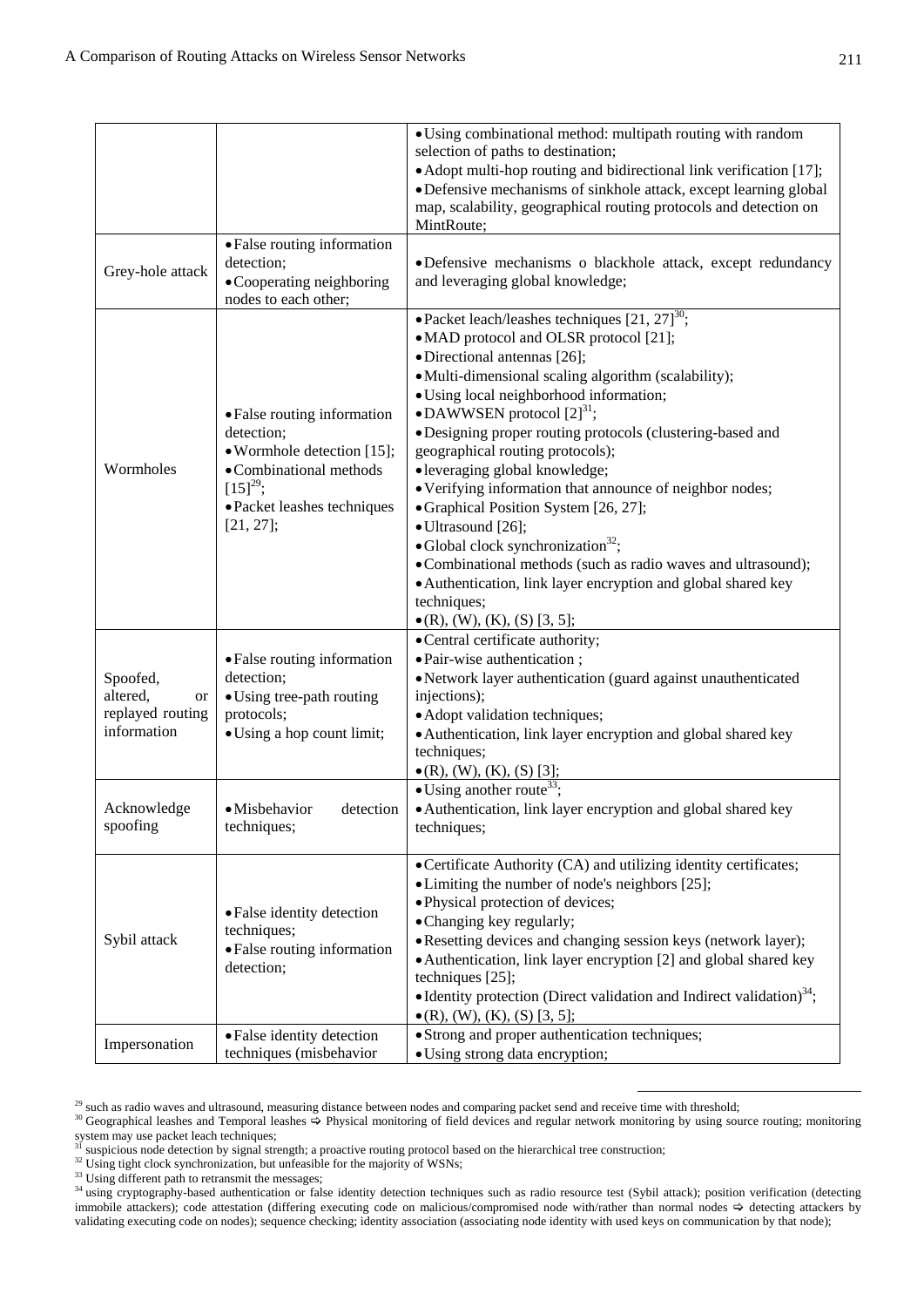|                                             | detection techniques);<br>• False routing information<br>detection;<br>· Collision detection<br>techniques;                                       | • Secure routing protocols;<br>• Central certificate authority;<br>· Pair-wise authentication;<br>• Network layer authentication;<br>• Adopt validation techniques;<br>· Identity protection;<br>· Link layer encryption;<br>• Limiting the rate of MAC requests;<br>• Use of small frames for each packet;                                                             |  |
|---------------------------------------------|---------------------------------------------------------------------------------------------------------------------------------------------------|-------------------------------------------------------------------------------------------------------------------------------------------------------------------------------------------------------------------------------------------------------------------------------------------------------------------------------------------------------------------------|--|
| Eavesdropping                               | • Eavesdropping is a<br>passive behavior, thus it is<br>rarely detectable;<br>· Misbehavior detection<br>techniques;                              | · Access control;<br>· Reduction in sensed data details;<br>· Distributed processing;<br>· Access restriction;<br>· Strong encryption techniques;                                                                                                                                                                                                                       |  |
| <b>Traffic Analysis</b>                     | • Misbehavior<br>detection<br>techniques;                                                                                                         | • Access control;<br>· Reduction in sensed data details;<br>· Distributed processing;<br>• Strong encryption techniques;<br>• Sending dummy packets continuously and regular monitoring the<br>WSN;                                                                                                                                                                     |  |
| Selective<br>forwarding                     | • False routing information<br>detection;<br>· Malicious node detection<br>techniques;                                                            | • Regular network monitoring;<br>• Using another route;<br>· Dynamically pick packet's next hop from a set of candidates;<br>$\bullet$ Combinational methods <sup>35</sup> ;<br>· Authentication, link layer encryption and global shared key<br>techniques;<br>· Data integrity protection;<br>· Data confidentiality protection;<br>$\bullet$ (R), (W), (K), (S) [3]; |  |
| Misdirection                                | · Misbehavior detection<br>techniques;<br>· Hierarchical routing<br>mechanism;<br>• Tree-path routing<br>protocols;<br>• Using a hop count limit; | • Using hierarchical routing mechanism <sup>36</sup> ;<br>• Authorization [2];<br>• Monitoring [2];<br>• Central certificate authority;<br>• Pair-wise authentication;<br>• Network layer authentication;<br>• Adopt validation techniques;<br>• Acknowledgment verification;                                                                                           |  |
| Denial<br>of<br>(DoS)<br>Service<br>attacks | • Detection<br>methods<br>of<br>physical layer, link layer,<br>routing<br>layer,<br>transport<br>layer and application layer<br>attacks;          | ·Defensive mechanisms of physical layer, link layer, routing<br>layer, transport layer and application layer attacks;                                                                                                                                                                                                                                                   |  |

*Table5.* Routing attacks on WSNs (classification based on detection and defensive mechanisms)

 $35$  combine link layer multipath routing and probabilistic routing dynamically (random/probabilistic selection/choose of paths to destination dynamically);  $36$  Egress filtering approach;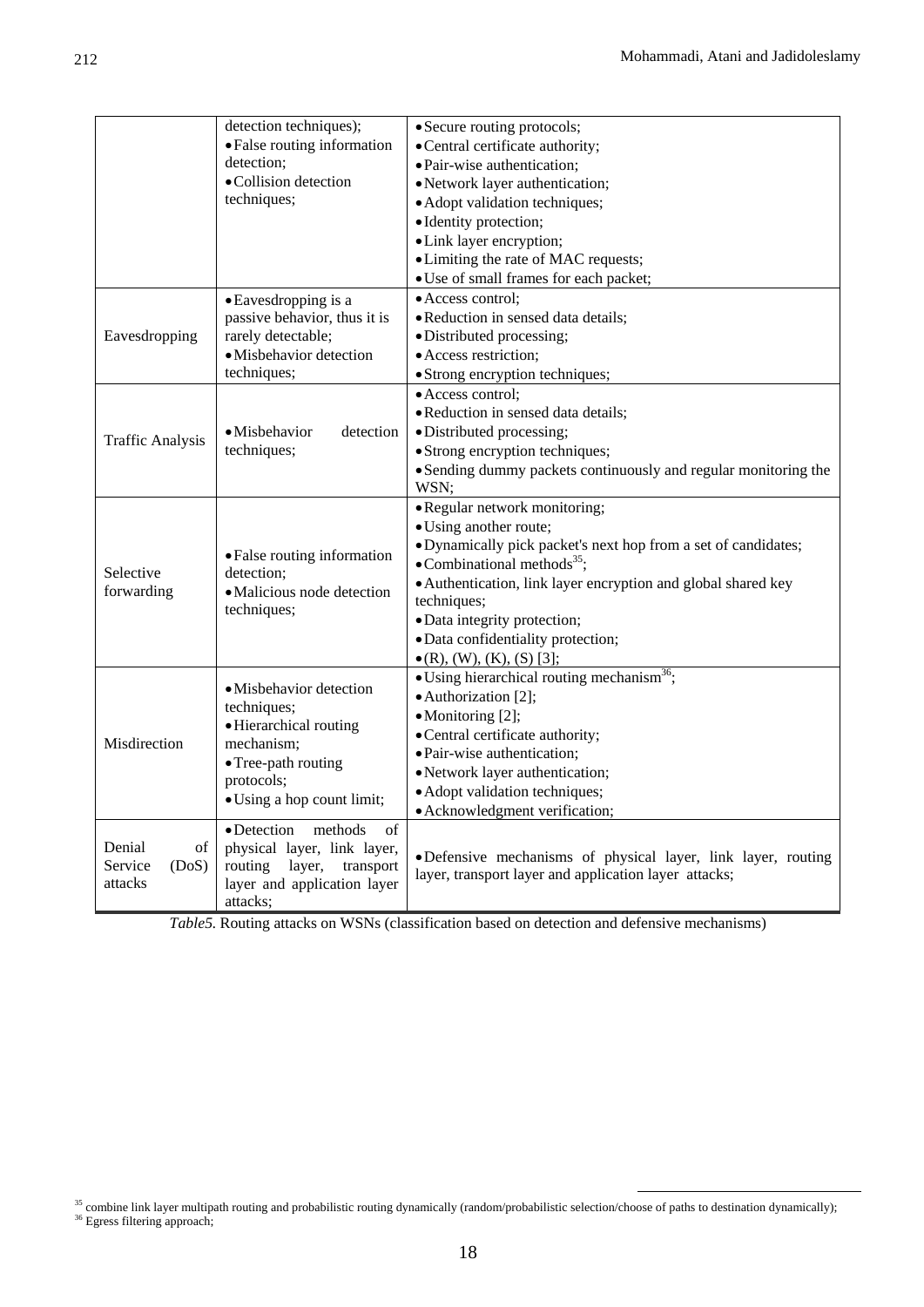## **VII. Conclusion**

Security is a vital requirement and complex feature to deploy and extend WSNs in different application domains. The most security routing attacks are targeting WSN security dimensions such as integrity, confidentiality, authenticity and availability.

In this paper, we analyze different dimensions of WSN's security, present a wide variety of WSNs' routing attacks and classify them; our approach to classify and compare the WSN's routing attacks is based on different extracted features of WSN's routing layer, attacks' and attackers' properties, such as the threat model of WSNs, routing attacks' nature, goals and results, their strategies and effects and finally their associated detection and defensive techniques against these attacks to handle them, independently and comprehensively. Table6 presents how much percentage of WSNs' routing attacks are occurring based on any one attacks' classifications features. Figure10 shows most affected features of WSNs' routing attacks. Our most important findings are including:

- Discussion typical WSNs' routing attacks along with their characteristics, in comprehensive;
- Classification and comprehensive comparison of WSNs' routing attacks to each other;
- Link layer encryption and authentication mechanisms can protect against outsiders, mote-class attackers, bogus routing information, Sybil, HELLO flood and acknowledgement spoofing attacks;
- Geographical routing protocols are resistant against Sybil, wormhole and sinkhole attacks;
- Encryption is not enough and inefficient for inside attacks and laptop-class attackers; but clustering protocols can provide most secure solutions against inside attacks and compromised nodes;
- The routing attacks are often launching combinational (intra-layer or cross-layer);
- The different kinds of routing attacks may be used same strategies;
- The same type of defensive mechanisms can be used in multiple routing attacks, such as misbehavior detection;
- The accuracy of solutions against routing attacks depends on the characteristics of the WSN's application domain;
- As presented in table6, 55 percent of routing attacks' nature is modification; 30 percent of routing attacks threaten confidentiality, etc;
- As shown in figure10, the nature of 80 percent of WSNs' routing attacks is fabrication; 80 percent of them are

targeting authenticity; most of these attacks are out of the WSNs' range (external: 40 percent) and lead to high-level damages (active attacks: 85 percent); 90 percent of attacks' purpose is unfairness; 95 percent of routing attacks' main target is WSNs' logical provided services;

This work makes us enable to identify the purpose and capabilities of the attackers; also the goal, final result and effects of the attacks on the WSNs' functionality. The next step of our work is considering other attacks on WSNs. We hope by reading this paper, readers can have a better view of routing attacks and aware from some defensive techniques against them; as a result, they can take better and more extensive security mechanisms to design secure WSNs.

|                  | Attack or attacker              | Criteria          | <b>Percent</b> |
|------------------|---------------------------------|-------------------|----------------|
| feature          |                                 |                   | (percentage of |
|                  |                                 |                   | occurred)      |
| Security class   |                                 | Interruption      | 10             |
|                  |                                 | Interception      | 30             |
|                  |                                 | Modification      | 55             |
|                  |                                 | Fabrication       | 80             |
| Attack threat    |                                 | Confidentiality   | 30             |
|                  |                                 | Integrity         | 60             |
|                  |                                 | Availability      | 70             |
|                  |                                 | Authenticity      | 80             |
| Threat           | Attacker                        | Internal          | 25             |
| model            | location                        | External          | 40             |
|                  |                                 | Both              | 35             |
|                  | Attacking<br>device             | Mote-class        | 25             |
|                  |                                 | Laptop-class      | 25             |
|                  |                                 | <b>Both</b>       | 50             |
|                  | <b>Attacks</b><br><sub>on</sub> | Passive           | 15             |
|                  | WSN's                           | Active            | 85             |
|                  | protocols                       |                   |                |
| Attacker purpose |                                 | Disrupt           | 10             |
|                  |                                 | communication     |                |
|                  |                                 | Authentication    | 15             |
|                  |                                 | Authorization     | 15             |
|                  |                                 | Passive           | 25             |
|                  |                                 | eavesdrop         |                |
|                  |                                 | <b>Unfairness</b> | 90             |
|                  | Attack main target              | Physical          | 10             |
|                  |                                 | (hardware)        |                |
|                  |                                 | Logical-internal  | 30             |
|                  |                                 | services          |                |
|                  |                                 | Logical-          | 95             |
|                  |                                 | provided          |                |
|                  |                                 | services          |                |

*Table6.* Occurred percentage of each attacks' classification features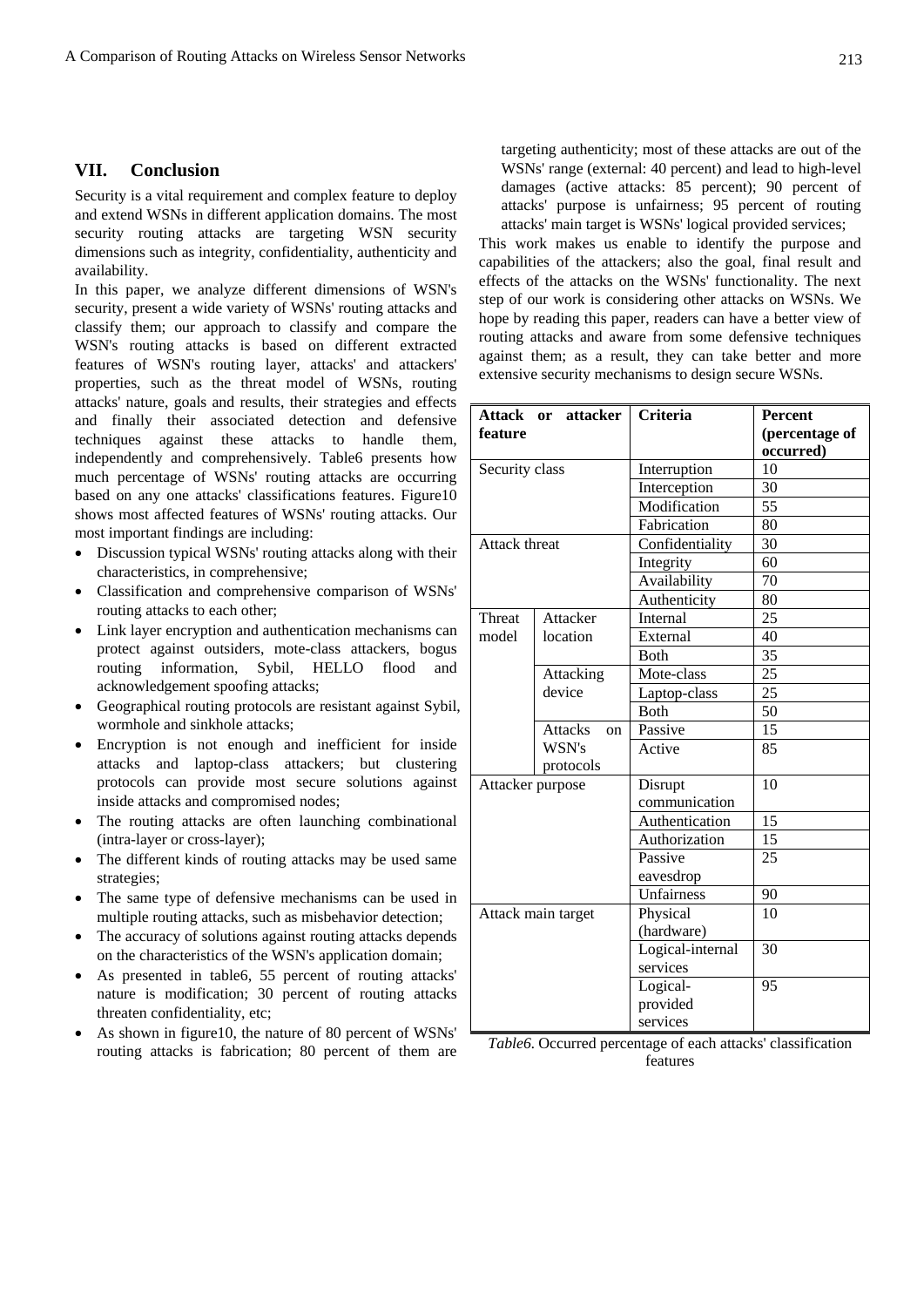

**Most affected features of WSNs' routing attacks**

**Figure10.** Most affected features (have maximum values) on WSNs' routing attacks

## **VIII. Future works**

We also can research about following topics:

- Securing wireless communication links against eavesdropping, traffic analysis and DoS attacks;
- Resources limitations techniques of WSNs;
- Using public key cryptography and digital signature in WSNs (of course with attention to WSN's constraints);
- Countermeasures for combinational routing attacks;
- Designing proper routing protocols for WSNs;
- Optimizing existing WSNs' routing protocols;

# **References**

- [1] W. Znaidi, M. Minier, J.P. Babau. "An Ontology for Attacks in Wireless Sensor Networks". INSTITUT NATIONAL DE RECHERCHE EN INFORMATIQUE ET EN AUTOMATIQUE (INRIA), Oct 2008.
- [2] K. Sharma, M.K. Ghose. "Wireless Sensor Networks: An Overview on its Security Threats". IJCA, Special Issue on "Mobile Ad-hoc Networks" MANETs, CSE Department, SMIT, Sikkim, India, 2010.
- [3] K. Xing, S. Sundhar, R. Srinivasan, M. Rivera, J. Li, X. Cheng. "Attacks and Countermeasures in Sensor

Networks: A Survey". Computer Science Department, George Washington University, Springer, Network Security, 2005.

- [4] T.A. Zia. "A Security Framework for Wireless Sensor Networks". Doctor of Philosophy Thesis, The School of Information Technologies, University of Sydney, Feb 2008.
- [5] M. Saxena. "Security in Wireless Sensor Networks: A Layer-based Classification". Department of Computer Science, Purdue University.
- [6] Z. Li, G. Gong. "A Survey on Security in Wireless Sensor Networks". Department of Electrical and Computer Engineering, University of Waterloo, Canada.
- [7] A. Dimitrievski, V. Pejovska, D. Davcev. "Security Issues and Approaches in WSN". Department of computer science, Faculty of Electrical Engineering and Information Technology, Skopje, Republic of Macedonia.
- [8] J. Yick, B. Mukherjee, D. Ghosal. "Wireless Sensor Network Survey". Elsevier's Computer Networks Journal 52 (2292-2330), Department of Computer Science, University of California, 2008.
- [9] G. padmavathi, D. Shanmugapriya. "A Survey of Attacks, Security Mechanisms and Challenges in Wireless Sensor Networks". International Journal of Computer Science and Information Security (IJCSIS), vol. 4, No. 1& 2, Department of Computer Science,